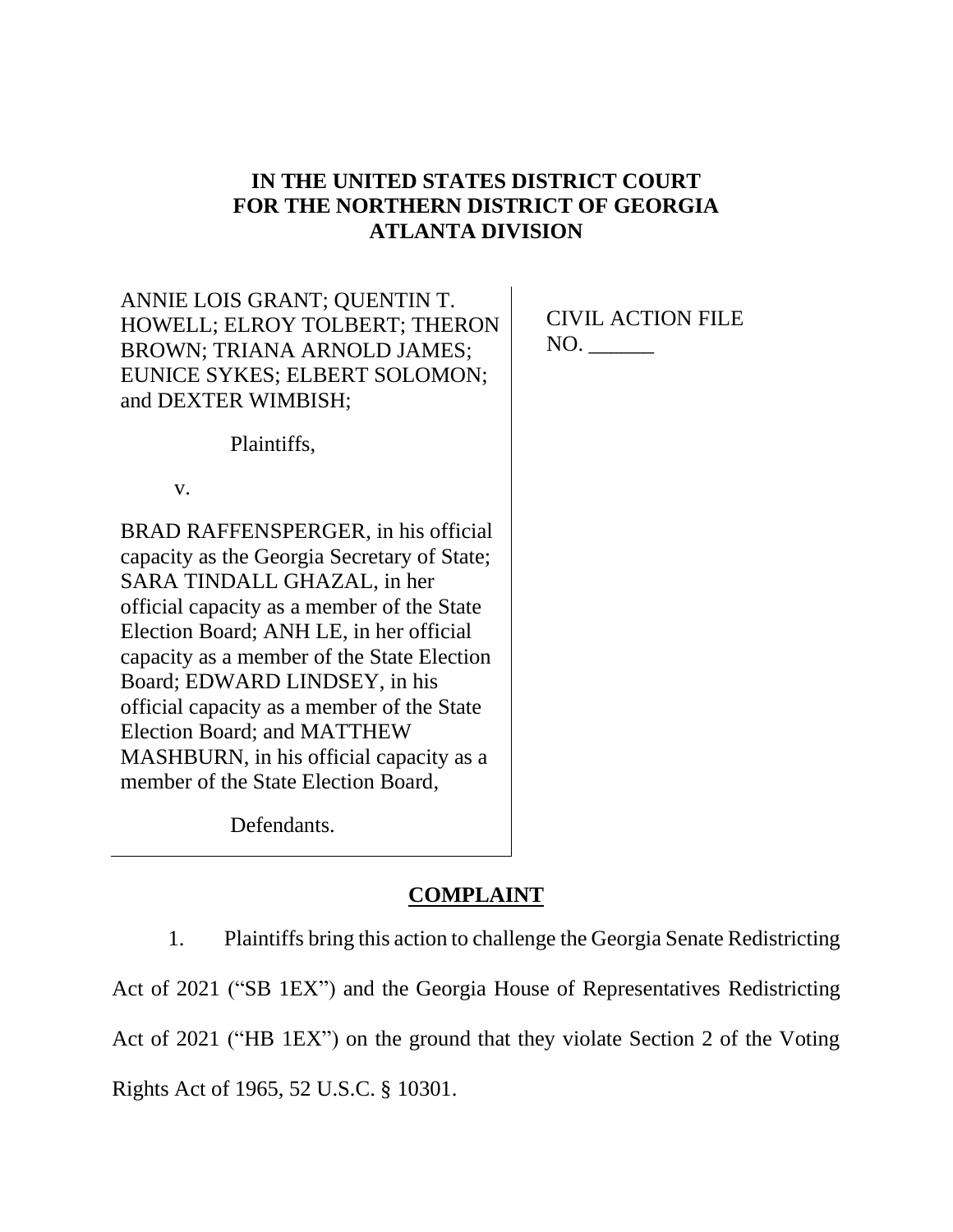2. In undertaking the latest round of redistricting following the 2020 decennial census, the Georgia General Assembly diluted the growing electoral strength of the state's Black voters and other communities of color. Faced with Georgia's changing demographics, the General Assembly has ensured that the growth of the state's Black population will not translate to increased political influence in the Georgia State Senate and Georgia House of Representatives.

3. The 2020 census data make clear that minority voters in Georgia are sufficiently numerous and geographically compact to form a majority of eligible voters—which is to say, a majority of the voting age population<sup>1</sup>—in multiple legislative districts throughout the state, including two additional majority-Black State Senate districts in the southern Atlanta metropolitan area, one additional majority-Black State Senate district in the central Georgia Black Belt region, two

<sup>&</sup>lt;sup>1</sup> The phrases "majority of eligible voters" and "majority of the voting age population" have been used by courts interchangeably when discussing the threshold requirements of a vote-dilution claim under Section 2 of the Voting Rights Act. *Compare, e.g.*, *Bone Shirt v. Hazeltine*, 461 F.3d 1011, 1019 (8th Cir. 2006) ("[T]he first *Gingles* precondition . . . 'requires only a simple *majority of eligible voters* in a single-member district.'" (emphasis added) (quoting *Dickinson v. Ind. State Election Bd.*, 933 F.2d 497, 503 (7th Cir. 1991))), *with Bartlett v. Strickland*, 556 U.S. 1, 18 (2009) (plurality op.) ("[T]he majority-minority rule relies on an objective, numerical test: Do minorities make up *more than 50 percent of the voting-age population* in the relevant geographic area?" (emphasis added)). The phrase "majority of eligible voters" when used in this Complaint shall also refer to the "majority of the voting age population."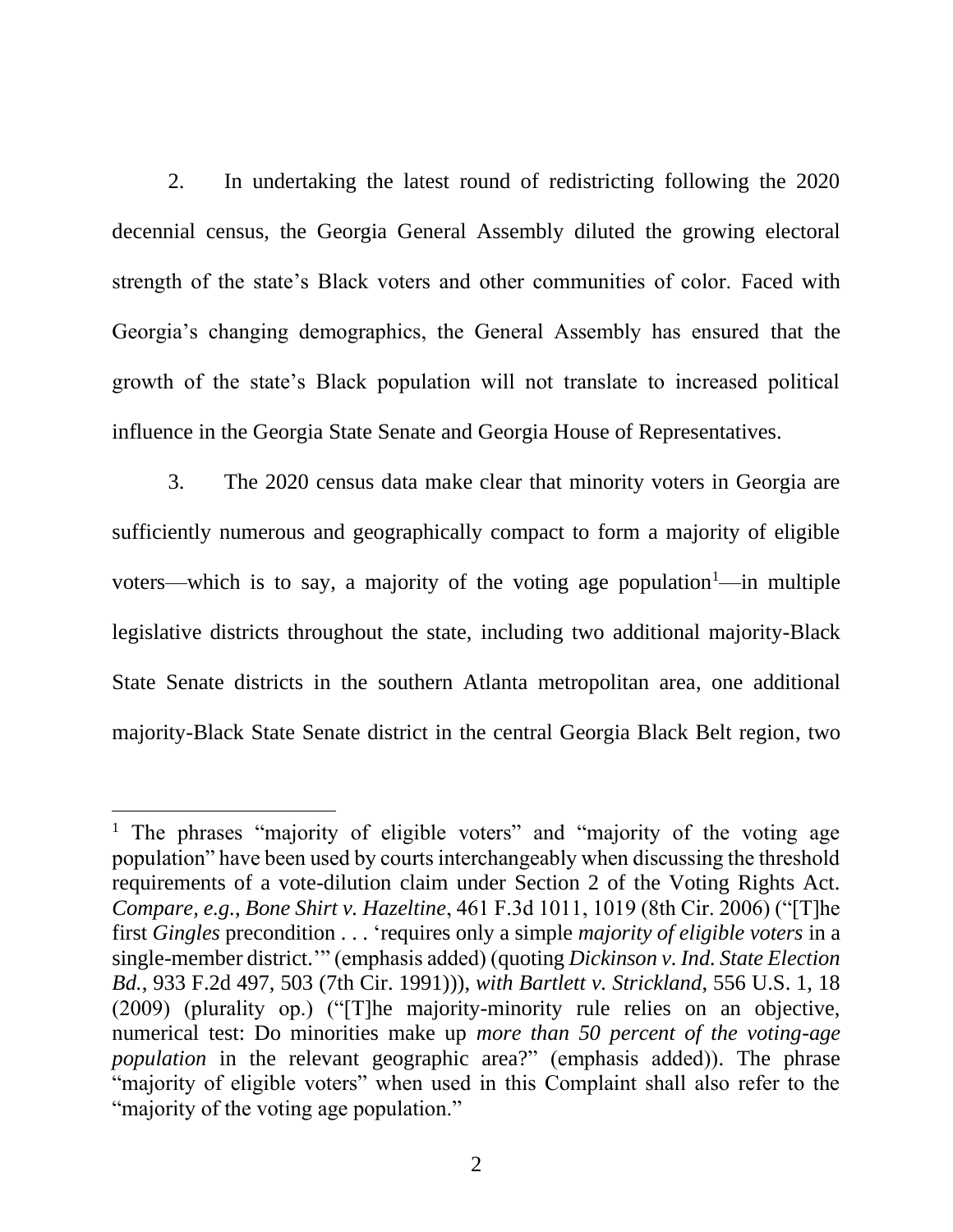additional majority-Black House districts in the southern Atlanta metropolitan area, one additional majority-Black House district in the western Atlanta metropolitan area, and two additional majority-Black House districts anchored in Bibb County. These additional majority-Black legislative districts can be drawn without reducing the total number of districts in the region and statewide in which Black and other minority voters are able to elect their candidates of choice.

4. Rather than draw these State Senate and House districts as those in which Georgians of color would have the opportunity to elect their preferred candidates, the General Assembly instead chose to "pack" some Black voters into limited districts in these areas and "crack" other Black voters among rural-reaching, predominantly white districts.

5. Section 2 of the Voting Rights Act prohibits this result and requires the General Assembly to draw additional legislative districts in which Black voters have opportunities to elect their candidates of choice.

6. By failing to create such districts, the General Assembly's response to Georgia's changing demographics has had the effect of diluting minority voting strength throughout the state.

7. Accordingly, Plaintiffs seek an order (i) declaring that SB 1EX and HB 1EX violate Section 2 of the Voting Rights Act; (ii) enjoining Defendants from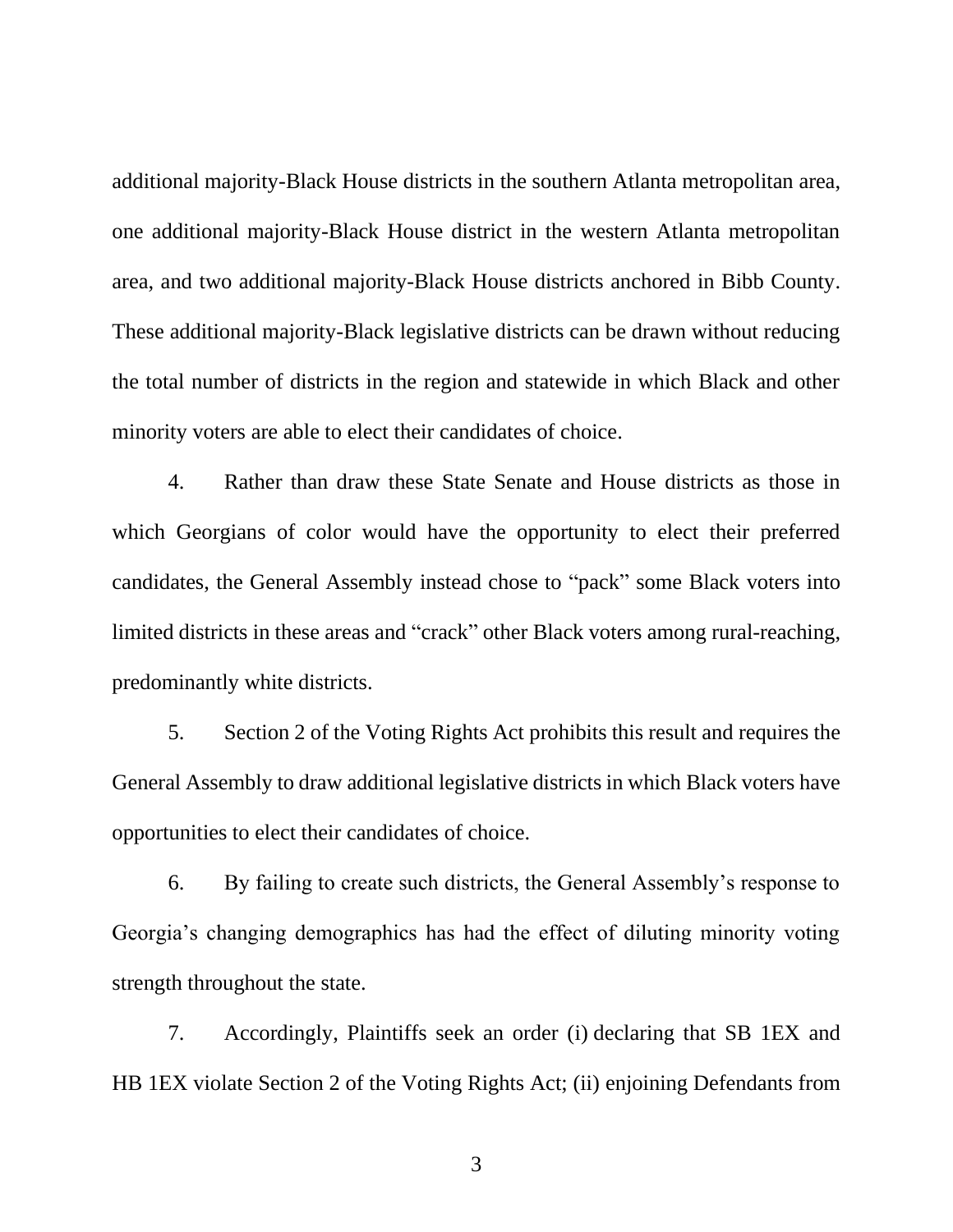conducting future elections under SB 1EX and HB 1EX; (iii) requiring adoption of valid plans for new State Senate and House districts in Georgia that comport with Section 2 of the Voting Rights Act; and (iv) providing any and such additional relief as is appropriate.

### **JURISDICTION AND VENUE**

8. This Court has jurisdiction over this action pursuant to 42 U.S.C. §§ 1983 and 1988 and 28 U.S.C. §§ 1331, 1343(a)(3) and (4), and 1357.

9. This Court has jurisdiction to grant declaratory and injunctive relief pursuant to 28 U.S.C. §§ 2201 and 2202.

10. Venue is proper under 28 U.S.C. § 1391(b) because "a substantial part of the events or omissions giving rise to the claim occurred" in this district.

#### **PARTIES**

11. Plaintiff Annie Lois Grant is a Black citizen of the United States and the State of Georgia. Ms. Grant is a registered voter and intends to vote in future legislative elections. She is a resident of Greene County and located in Senate District 24 and House District 124 under the enacted plans, where she is unable to elect candidates of her choice to the Georgia State Senate despite strong electoral support for those candidates from other Black voters in her community. Ms. Grant resides in a region where the Black community is sufficiently large and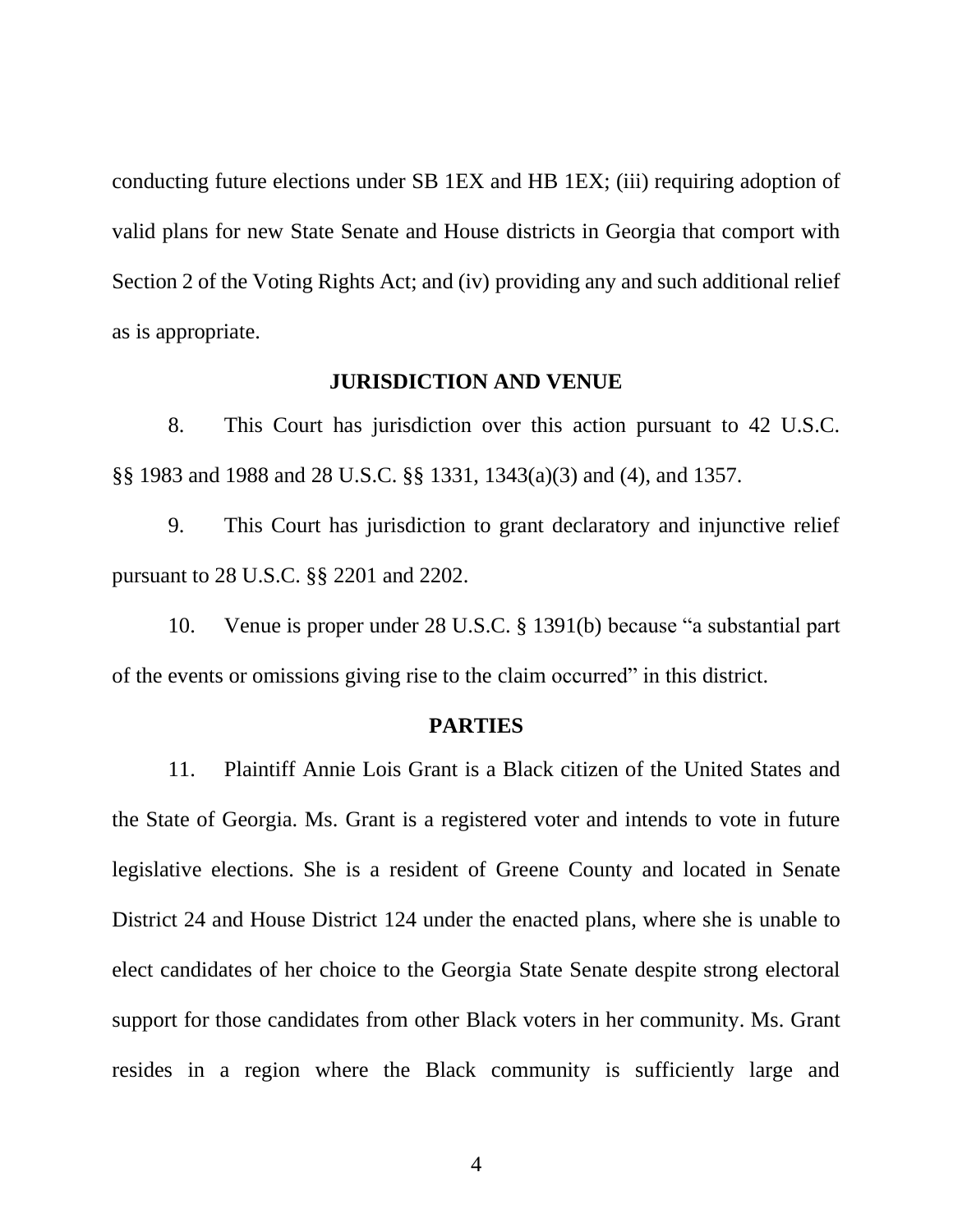geographically compact to constitute a majority of eligible voters in a newly drawn State Senate district in which Black voters would have the opportunity to elect their preferred candidates. The enacted redistricting plan dilutes the voting power of Black voters like Ms. Grant and denies them an equal opportunity to elect candidates of their choice to the Georgia General Assembly.

12. Plaintiff Quentin T. Howell is a Black citizen of the United States and the State of Georgia. Mr. Howell is a registered voter and intends to vote in future legislative elections. He is a resident of Baldwin County and located in Senate District 25 and House District 133 under the enacted plans, where he is unable to elect candidates of his choice to the Georgia State Senate and Georgia House of Representatives despite strong electoral support for those candidates from other Black voters in his community. Mr. Howell resides in a region where the Black community is sufficiently large and geographically compact to constitute a majority of eligible voters in newly drawn State Senate and House districts in which Black voters would have the opportunity to elect their preferred candidates. The enacted redistricting plan dilutes the voting power of Black voters like Mr. Howell and denies them an equal opportunity to elect candidates of their choice to the Georgia General Assembly.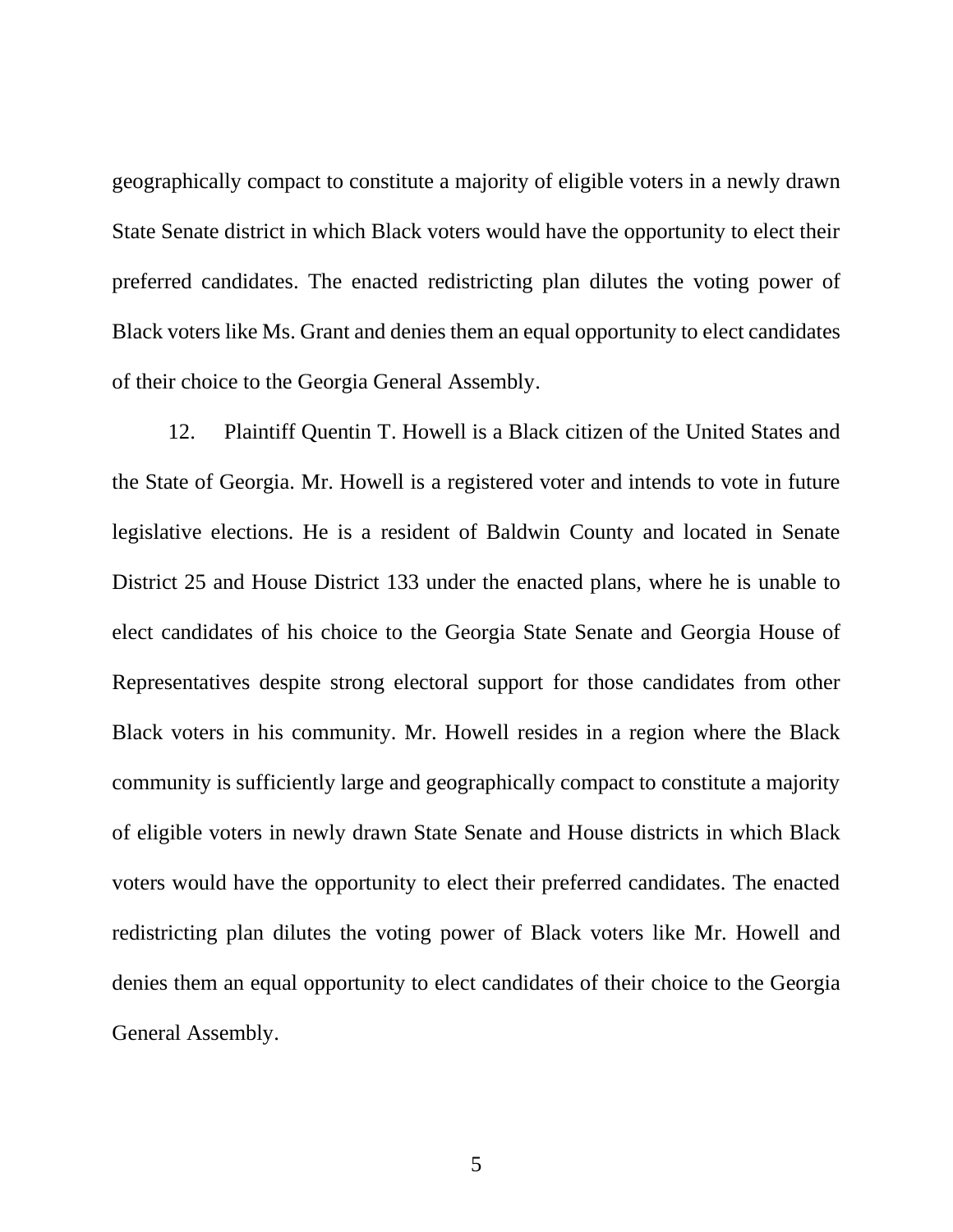13. Plaintiff Elroy Tolbert is a Black citizen of the United States and the State of Georgia. Mr. Tolbert is a registered voter and intends to vote in future legislative elections. He is a resident of Bibb County and located in Senate District 18 and House District 144 under the enacted plans, where he is unable to elect candidates of his choice to the Georgia House of Representatives despite strong electoral support for those candidates from other Black voters in his community. Mr. Tolbert resides in a region where the Black community is sufficiently large and geographically compact to constitute a majority of eligible voters in a newly drawn House district in which Black voters would have the opportunity to elect their preferred candidates. The enacted redistricting plan dilutes the voting power of Black voters like Mr. Tolbert and denies them an equal opportunity to elect candidates of their choice to the Georgia General Assembly.

14. Plaintiff Theron Brown is a Black citizen of the United States and the State of Georgia. Ms. Brown is a registered voter and intends to vote in future legislative elections. She is a resident of Houston County and located in Senate District 26 and House District 145 under the enacted plans, where she is unable to elect candidates of her choice to the Georgia House of Representatives despite strong electoral support for those candidates from other Black voters in her community. Ms. Brown resides in a region where the Black community is sufficiently large and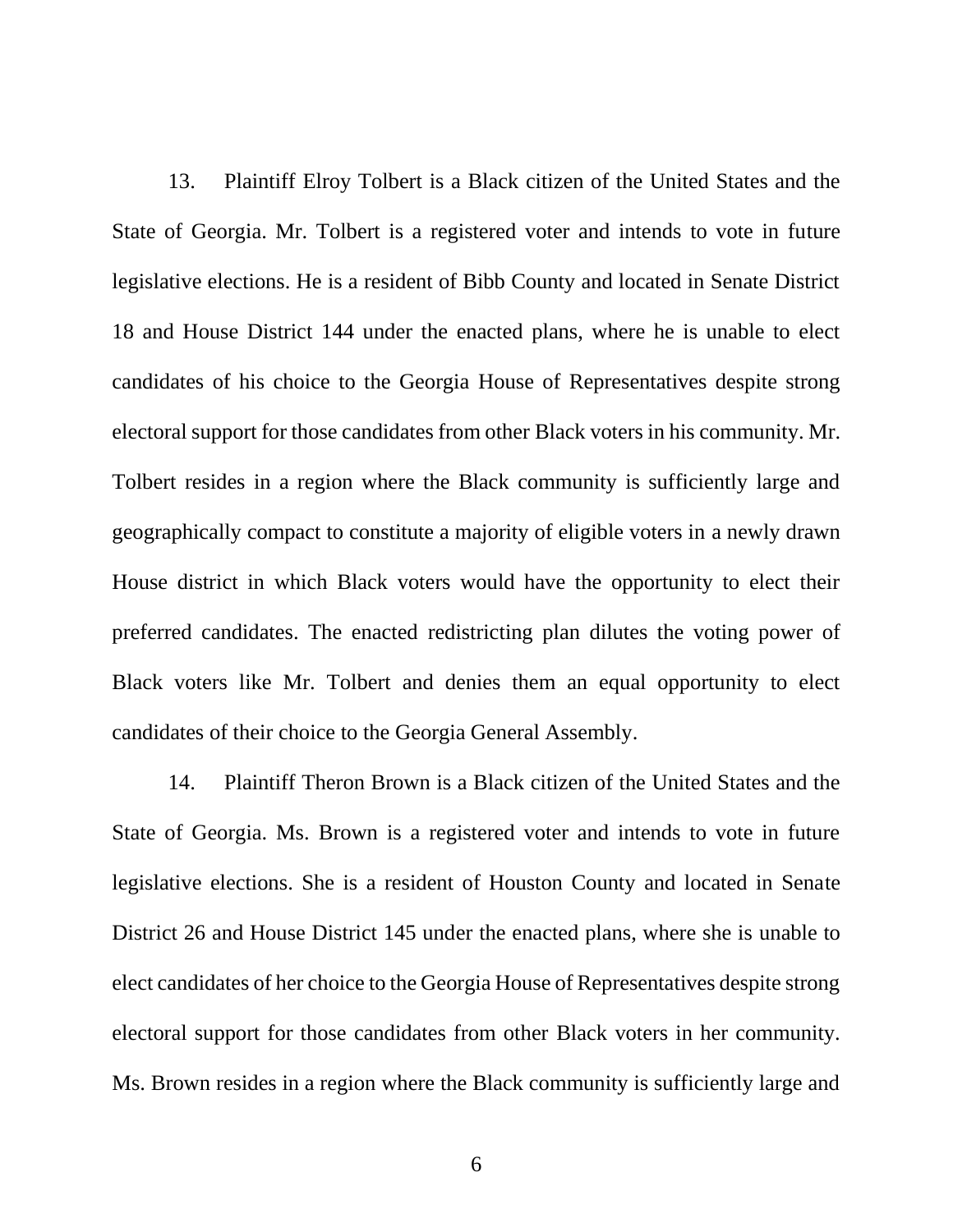geographically compact to constitute a majority of eligible voters in a newly drawn House district in which Black voters would have the opportunity to elect their preferred candidates. The enacted redistricting plan dilutes the voting power of Black voters like Ms. Brown and denies them an equal opportunity to elect candidates of their choice to the Georgia General Assembly.

15. Plaintiff Triana Arnold James is a Black citizen of the United States and the State of Georgia. Ms. James is a registered voter and intends to vote in future legislative elections. She is a resident of Douglas County and located in Senate District 30 and House District 64 under the enacted plans, where she is unable to elect candidates of her choice to the Georgia House of Representatives despite strong electoral support for those candidates from other Black voters in her community. Ms. James resides in a region where the Black community is sufficiently large and geographically compact to constitute a majority of eligible voters in a newly drawn House district in which Black voters would have the opportunity to elect their preferred candidates. The enacted redistricting plan dilutes the voting power of Black voters like Ms. James and denies them an equal opportunity to elect candidates of their choice to the Georgia General Assembly.

16. Plaintiff Eunice Sykes is a Black citizen of the United States and the State of Georgia. Ms. Sykes is a registered voter and intends to vote in future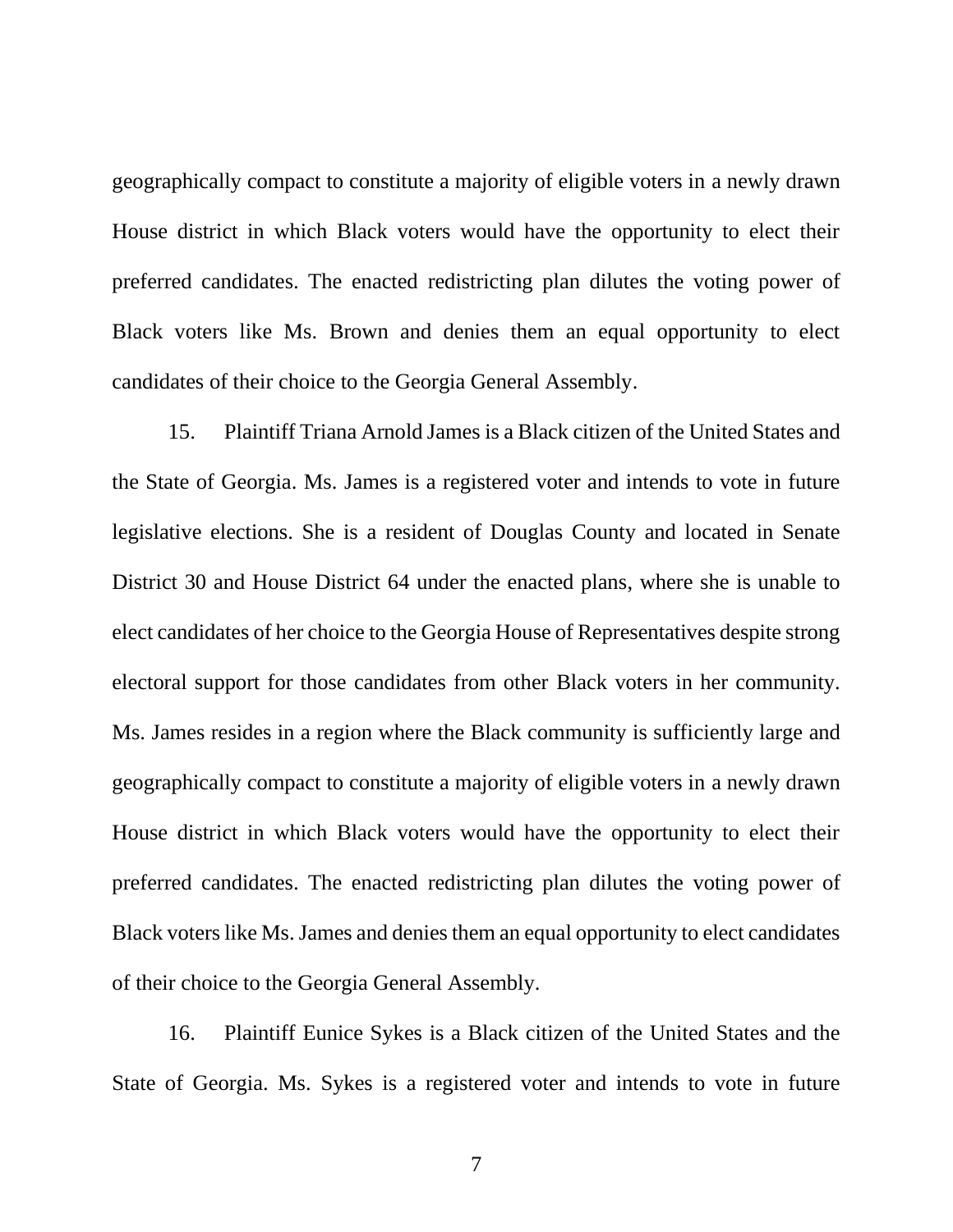legislative elections. She is a resident of Henry County and located in Senate District 25 and House District 117 under the enacted plans, where she is unable to elect candidates of her choice to the Georgia State Senate and Georgia House of Representatives despite strong electoral support for those candidates from other Black voters in her community. Ms. Sykes resides in a region where the Black community is sufficiently large and geographically compact to constitute a majority of eligible voters in newly drawn State Senate and House districts in which Black voters would have the opportunity to elect their preferred candidates. The enacted redistricting plan dilutes the voting power of Black voters like Ms. Sykes and denies them an equal opportunity to elect candidates of their choice to the Georgia General Assembly.

17. Plaintiff Elbert Solomon is a Black citizen of the United States and the State of Georgia. Mr. Solomon is a registered voter and intends to vote in future legislative elections. He is a resident of Spalding County and located in Senate District 16 and House District 117 under the enacted plans, where he is unable to elect candidates of his choice to the Georgia State Senate and Georgia House of Representatives despite strong electoral support for those candidates from other Black voters in his community. Mr. Solomon resides in a region where the Black community is sufficiently large and geographically compact to constitute a majority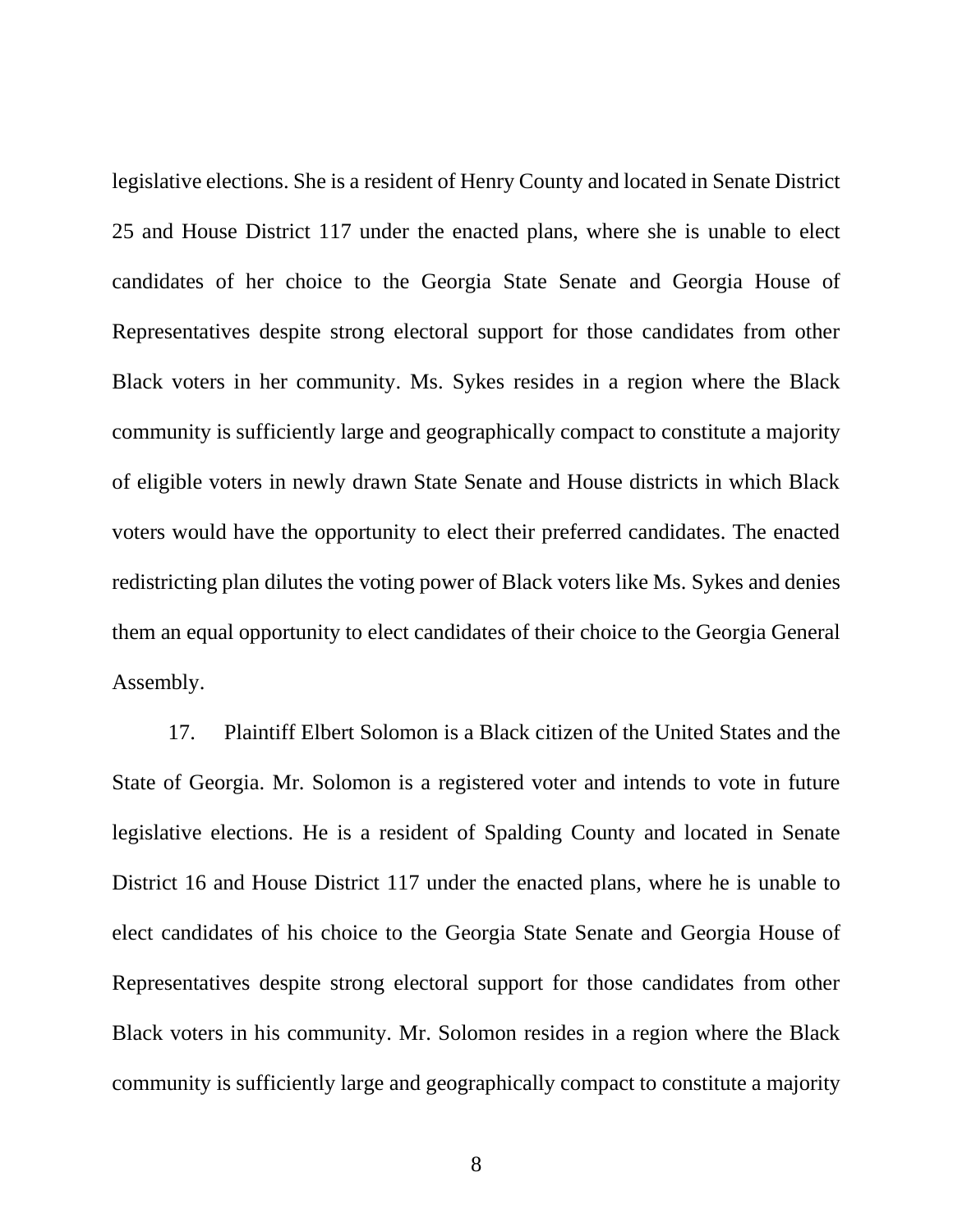of eligible voters in newly drawn State Senate and House districts in which Black voters would have the opportunity to elect their preferred candidates. The enacted redistricting plan dilutes the voting power of Black voters like Mr. Solomon and denies them an equal opportunity to elect candidates of their choice to the Georgia General Assembly.

18. Plaintiff Dexter Wimbish is a Black citizen of the United States and the State of Georgia. Mr. Wimbish is a registered voter and intends to vote in future legislative elections. He is a resident of Spalding County and located in Senate District 16 and House District 74 under the enacted plans, where he is unable to elect candidates of his choice to the Georgia State Senate and Georgia House of Representatives despite strong electoral support for those candidates from other Black voters in his community. Mr. Wimbish resides in a region where the Black community is sufficiently large and geographically compact to constitute a majority of eligible voters in newly drawn State Senate and House districts in which Black voters would have the opportunity to elect their preferred candidates. The enacted redistricting plan dilutes the voting power of Black voters like Mr. Wimbish and denies them an equal opportunity to elect candidates of their choice to the Georgia General Assembly.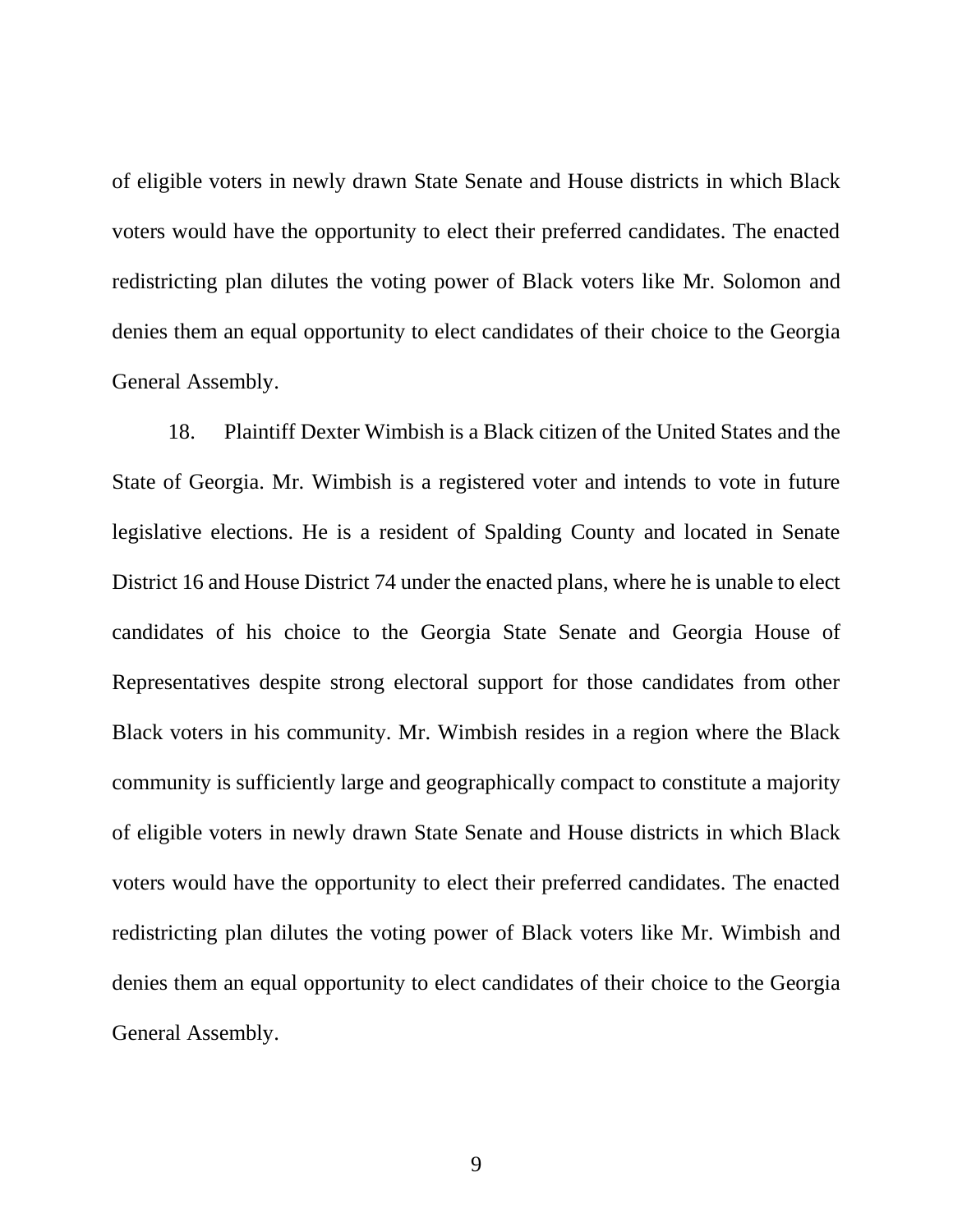19. Defendant Brad Raffensperger is the Georgia Secretary of State and is named in his official capacity. Secretary Raffensperger is Georgia's chief election official and is responsible for administering the state's elections and implementing election laws and regulations, including Georgia's legislative redistricting plans. *See* O.C.G.A. § 21-2-50; Ga. Comp. R. & Regs. 590-1-1-.01–.02 (specifying, among other things, that Secretary of State's office must provide "maps of Congressional, State Senatorial and House Districts" when requested). Secretary Raffensperger is also an ex officio nonvoting member of the State Election Board, which is responsible for "formulat[ing], adopt[ing], and promulgat[ing] such rules and regulations, consistent with law, as will be conducive to the fair, legal, and orderly conduct of primaries and elections." O.C.G.A. §§ 21-2-30(d), -31(2).

20. Defendant Sara Tindall Ghazal is a member of the State Election Board and is named in her official capacity. In this role, she must "formulate, adopt, and promulgate such rules and regulations, consistent with law, as will be conducive to the fair, legal, and orderly conduct of primaries and elections." *Id.* § 21-2-31(2).

21. Defendant Anh Le is a member of the State Election Board and is named in her official capacity. In this role, she must "formulate, adopt, and promulgate such rules and regulations, consistent with law, as will be conducive to the fair, legal, and orderly conduct of primaries and elections." *Id.* § 21-2-31(2).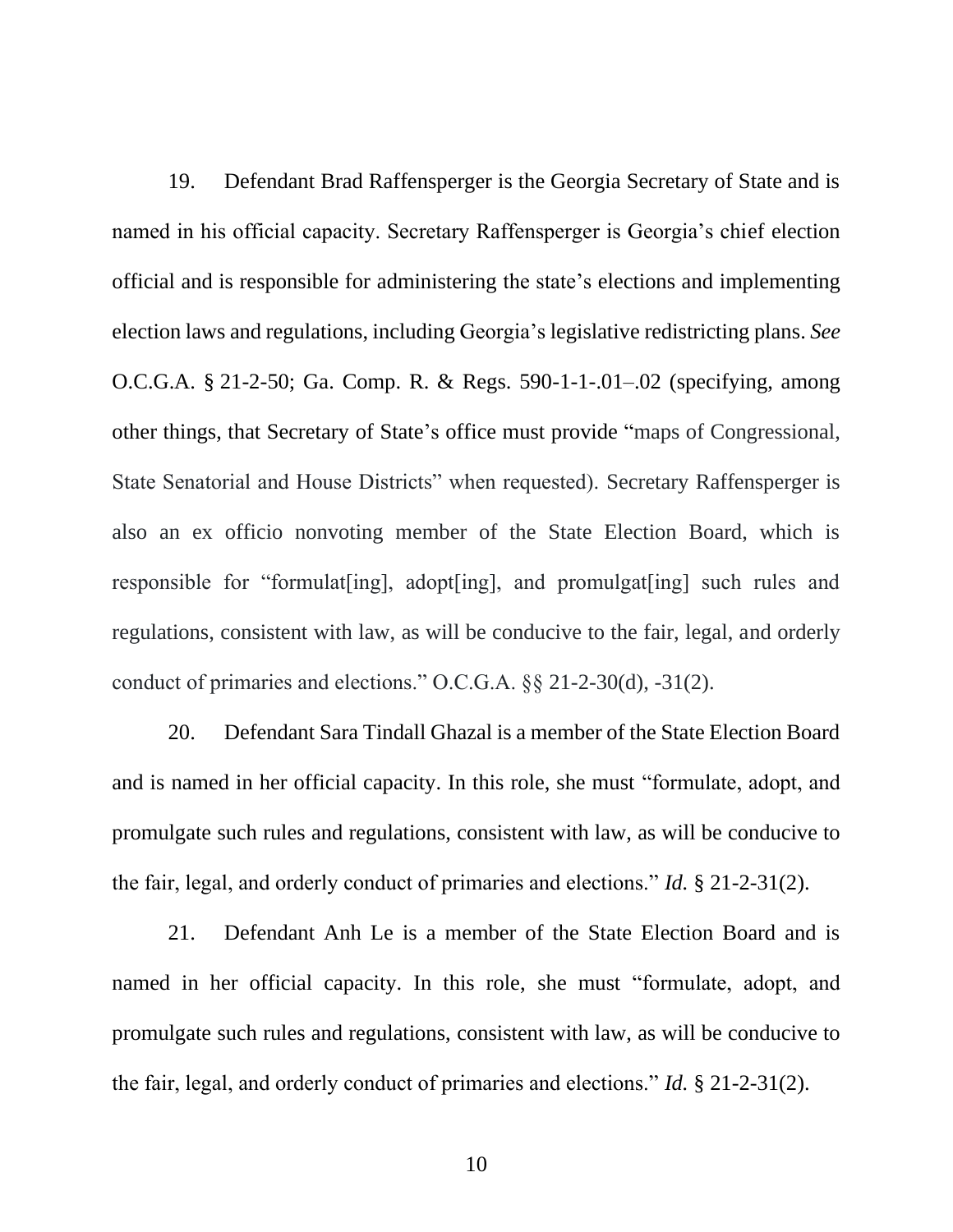22. Defendant Edward Lindsey is a member of the State Election Board and is named in his official capacity. In this role, he must "formulate, adopt, and promulgate such rules and regulations, consistent with law, as will be conducive to the fair, legal, and orderly conduct of primaries and elections." *Id.* § 21-2-31(2).

23. Defendant Matthew Mashburn is a member of the State Election Board and is named in his official capacity. In this role, he must "formulate, adopt, and promulgate such rules and regulations, consistent with law, as will be conducive to the fair, legal, and orderly conduct of primaries and elections." *Id.* § 21-2-31(2).

### **LEGAL BACKGROUND**

24. Section 2 of the Voting Rights Act prohibits any "standard, practice, or procedure" that "results in a denial or abridgement of the right of any citizen of the United States to vote on account of race or color." 52 U.S.C. § 10301(a). Thus, in addition to prohibiting practices that deny the exercise of the right to vote, Section 2 prohibits vote dilution.

25. A violation of Section 2 is established if "it is shown that the political processes leading to nomination or election" in the jurisdiction "are not equally open to participation by members of a [minority group] in that its members have less opportunity than other members of the electorate to participate in the political process and to elect representatives of their choice." *Id.* § 10301(b).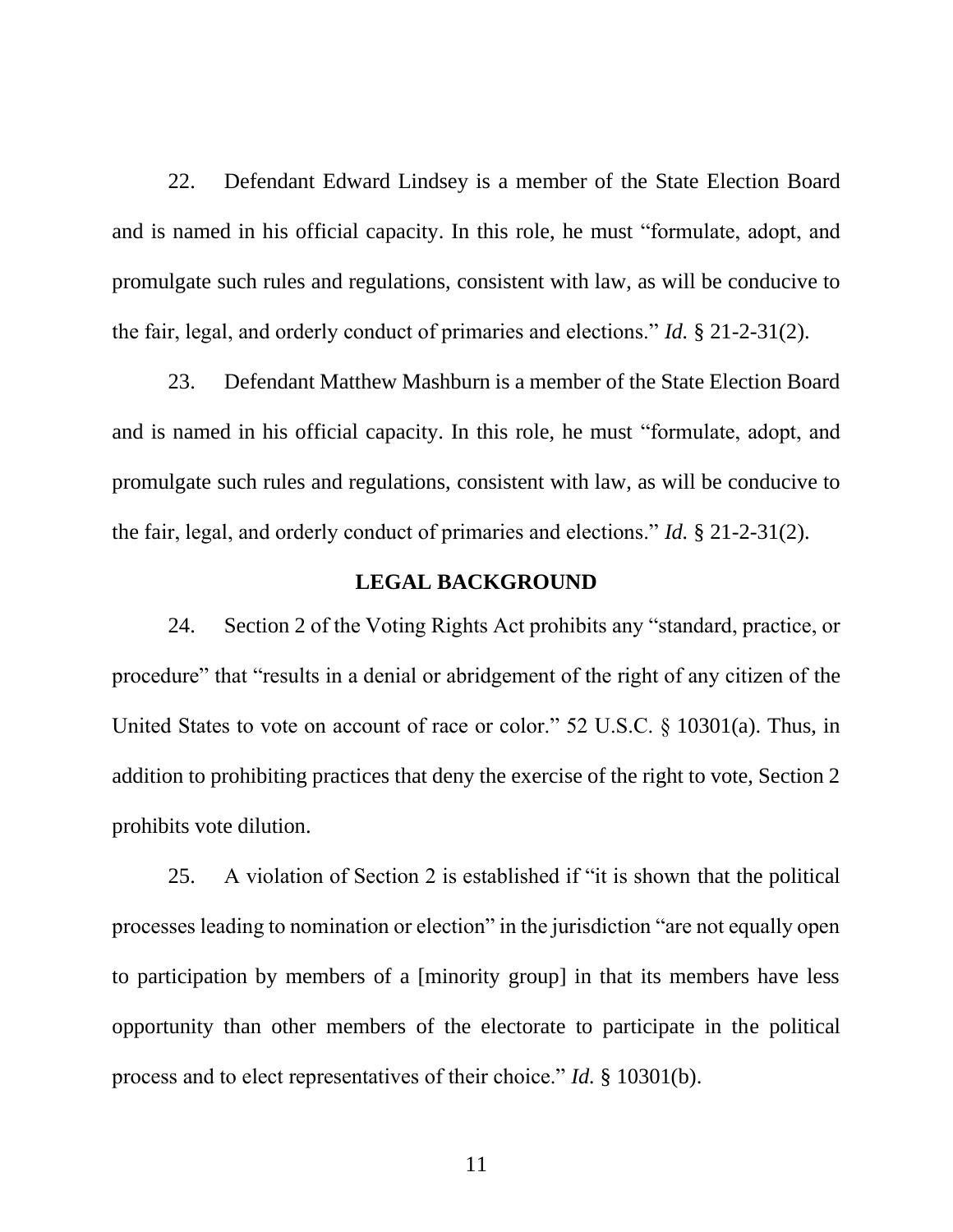26. Such a violation might be achieved by "cracking" or "packing" minority voters. To illustrate, the dilution of Black voting strength "may be caused by the dispersal of blacks into districts in which they constitute an ineffective minority of voters"—cracking—"or from the concentration of blacks into districts where they constitute an excessive majority"—packing. *Thornburg v. Gingles*, 478 U.S. 30, 46 n.11 (1986).

27. In *Thornburg v. Gingles*, the U.S. Supreme Court identified three necessary preconditions for a claim of vote dilution under Section 2: (i) the minority group must be "sufficiently large and geographically compact to constitute a majority in a single-member district"; (ii) the minority group must be "politically cohesive"; and (iii) the majority must vote "sufficiently as a bloc to enable it . . . usually to defeat the minority's preferred candidate." *Id.* at 50–51.

28. Once all three preconditions are established, Section 2 directs courts to consider whether, "based on the totality of circumstances," members of a racial minority "have less opportunity than other members of the electorate to participate in the political process and to elect representatives of their choice." 52 U.S.C. § 10301(b).

29. The Senate Report on the 1982 amendments to the Voting Rights Act identified several non-exclusive factors that courts should consider when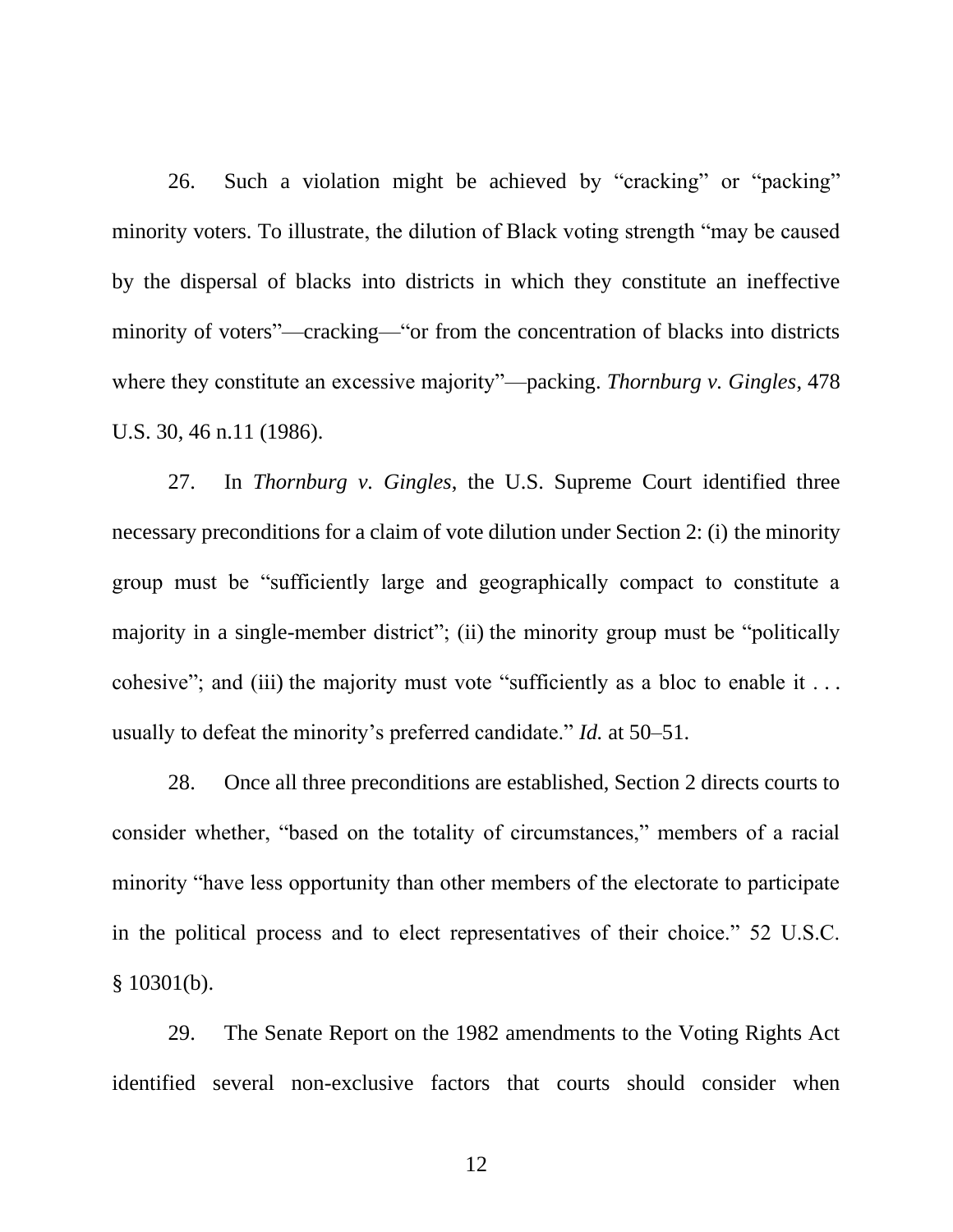determining if, under the totality of circumstances in a jurisdiction, the operation of the challenged electoral device results in a violation of Section 2. *See Wright v. Sumter Cnty. Bd. of Elections & Registration*, 979 F.3d 1282, 1288–89 (11th Cir. 2020). These "Senate Factors" include:

a. the history of official voting-related discrimination in the state or political subdivision;

b. the extent to which voting in the elections of the state or political subdivision is racially polarized;

c. the extent to which the state or political subdivision has used voting practices or procedures that tend to enhance the opportunity for discrimination against the minority group, such as unusually large election districts, majority-vote requirements, or prohibitions against bullet-voting;

d. the exclusion of members of the minority group from candidateslating processes;

e. the extent to which minority group members bear the effects of discrimination in areas such as education, employment, and health, which hinder their ability to participate effectively in the political process;

f. the use of overt or subtle racial appeals in political campaigns; and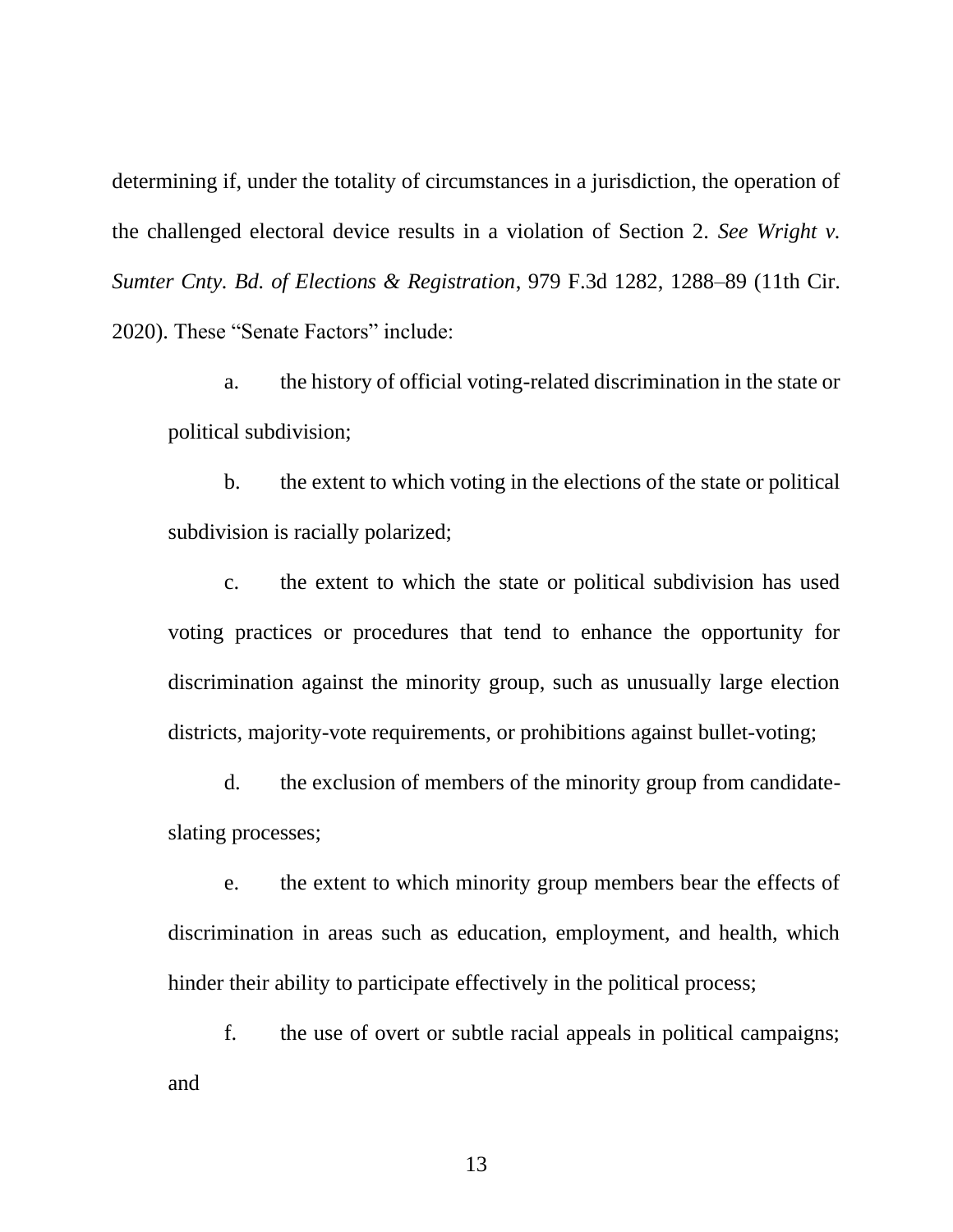g. the extent to which members of the minority group have been elected to public office in the jurisdiction.

30. The Senate Report itself and the cases interpreting it have made clear that "there is no requirement that any particular number of factors be proved, or that a majority of them point one way or the other." *United States v. Marengo Cnty. Comm'n*, 731 F.2d 1546, 1566 n.33 (11th Cir. 1984) (quoting S. Rep. No. 97-417, at 29 (1982)); *see also id.* at 1566 ("The statute explicitly calls for a 'totality-of-the circumstances' approach and the Senate Report indicates that no particular factor is an indispensable element of a dilution claim.").

## **FACTUAL BACKGROUND**

#### **The 2020 Census**

31. Between 2010 and 2020, Georgia's population increased by more than 1 million people.

32. The population growth during this period is entirely attributable to the increase in Georgia's minority population. The 2020 census results indicate that Georgia's Black population grew by over 15 percent and now comprises 33 percent of Georgia's total population. Meanwhile, Georgia's white population *decreased* by 4 percent over the past decade. In total, Georgia's minority population now comprises just under 50 percent of the state's total population.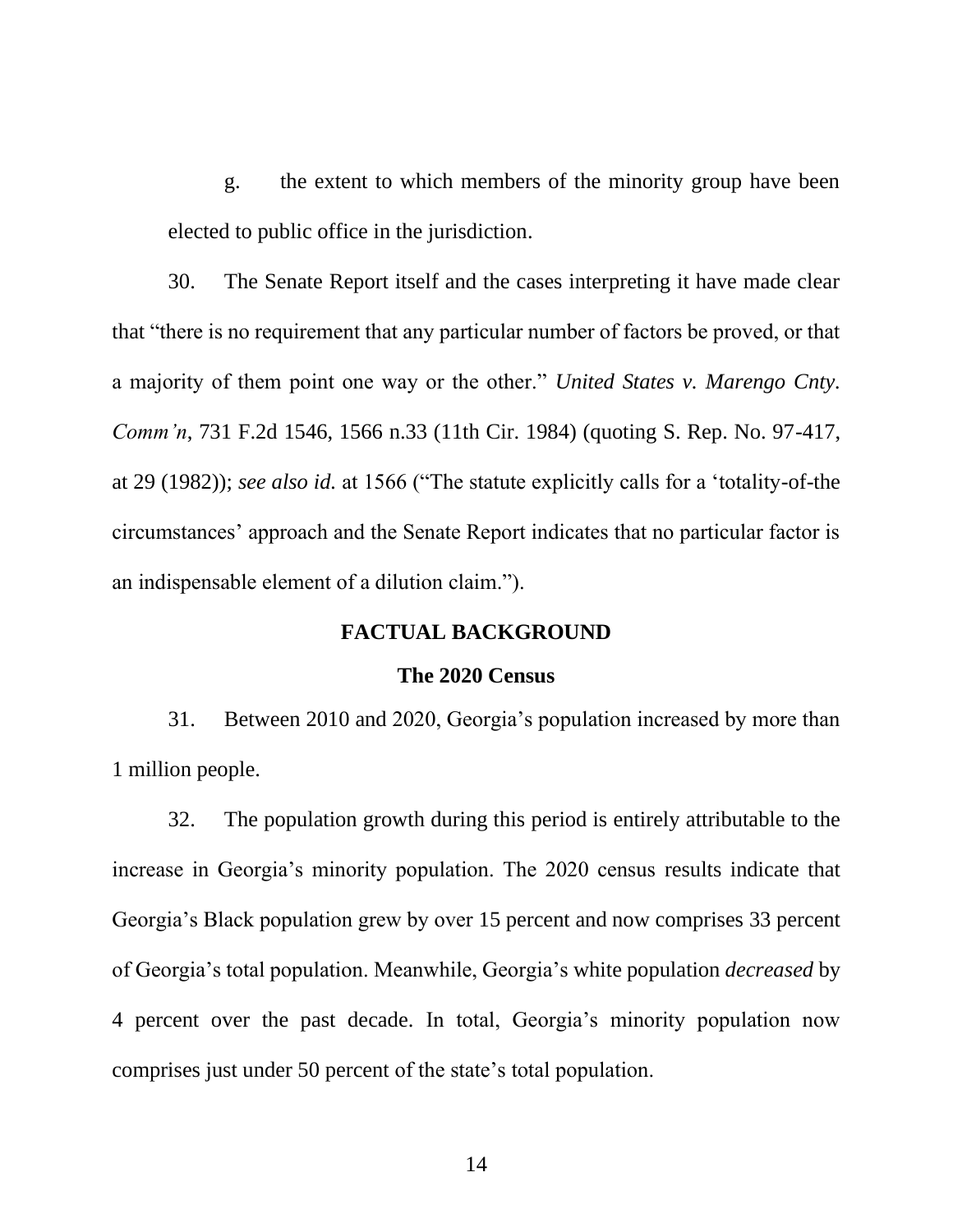## **The 2021 Legislative Redistricting Plan**

33. In enacting Georgia's new State Senate and House maps, the Republican-controlled General Assembly diluted the political power of the state's minority voters.

34. On November 9, 2021, the Georgia State Senate passed SB 1EX, which revised that chamber's district boundaries. The House passed SB 1EX on November 15.

35. On November 10, 2021, the Georgia House of Representatives passed HB 1EX, which revised that chamber's district boundaries; the State Senate passed HB 1EX on November 12.

36. On December 30, 2021, Governor Kemp signed SB 1EX and HB 1EX into law.

37. Democratic and minority legislators were largely excluded from the redistricting process and repeatedly decried the lack of transparency. Moreover, lawmakers and activists from across the political spectrum questioned the speed with which the General Assembly undertook its redistricting efforts, observing that the haste resulted in unnecessary divisions of communities and municipalities.

38. The Republican majority's refusal to draw districts that reflected the past decade's growth in the state's minority communities was noted by lawmakers.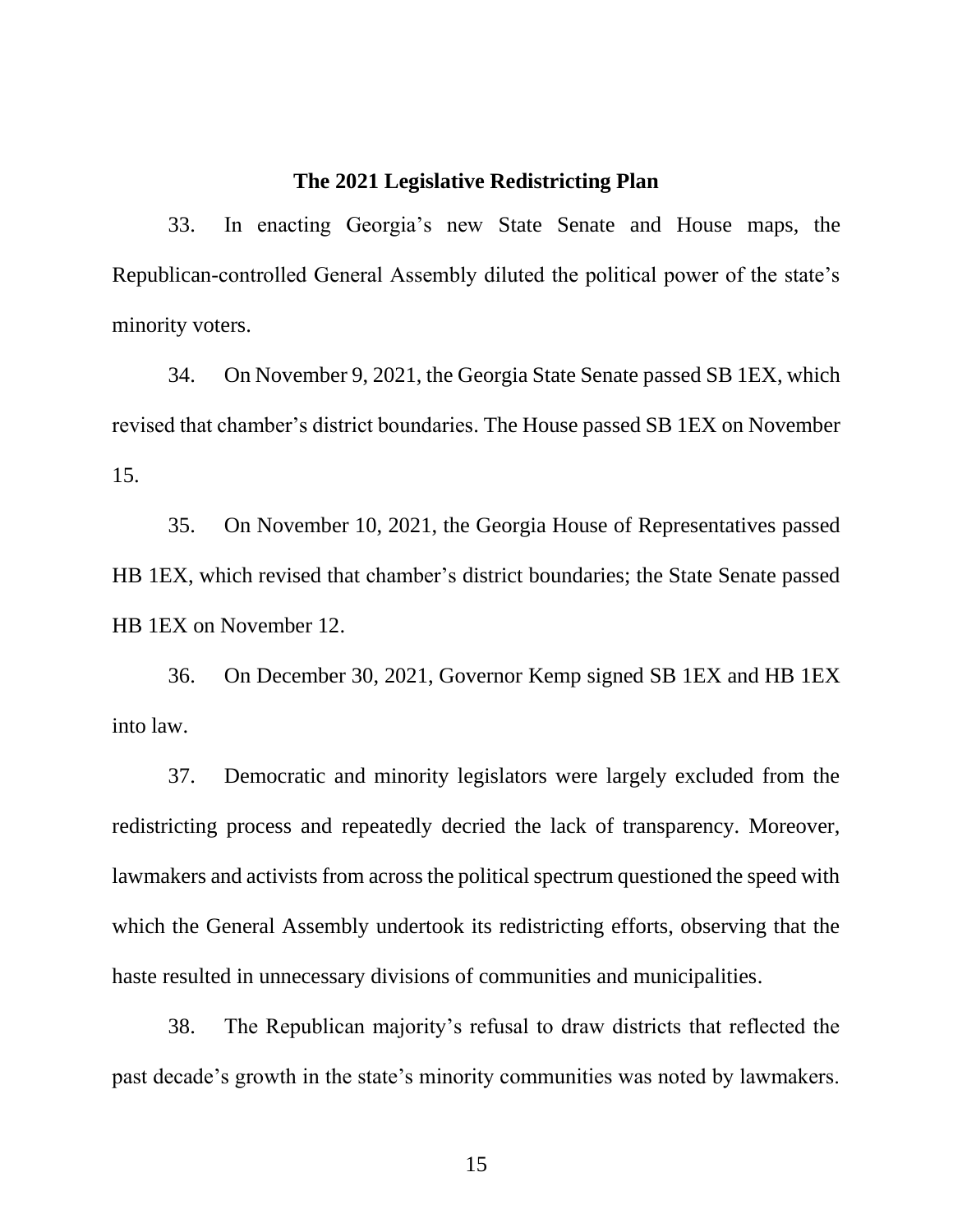Commenting on the new State Senate map, Senator Michelle Au observed, "It's our responsibility to ensure the people in this room are a good reflection of the people in this state. This map before us does not represent the Georgia of today. It does not see Georgia for who we have become." Senator Elena Parent remarked, "This map is designed to shore up the shrinking political power of the majority. As proposed, it fails to fairly reflect Georgians['] diversity."

39. Minority lawmakers in the House also objected to their chamber's new map, noting that it packed minority voters and diluted their voting strength.

40. Rather than create additional State Senate and House districts in which Georgia's growing minority populations would have the opportunity to elect candidates of their choice, the General Assembly did just the opposite: it packed and cracked Georgia's minority voters to dilute their influence.

41. SB 1EX packs some Black voters into the southern Atlanta metropolitan area and cracks others into rural-reaching, predominantly white State Senate districts. Specifically, Black voters in the southwestern Atlanta metropolitan area are packed into Senate Districts 34 and 35 and cracked into Senate Districts 16, 28, and 30. In the southeastern Atlanta metropolitan area, Black voters are packed into Senate Districts 10 and 44 and cracked into Senate Districts 17 and 25. Two additional majority-Black State Senate districts could be drawn in the southern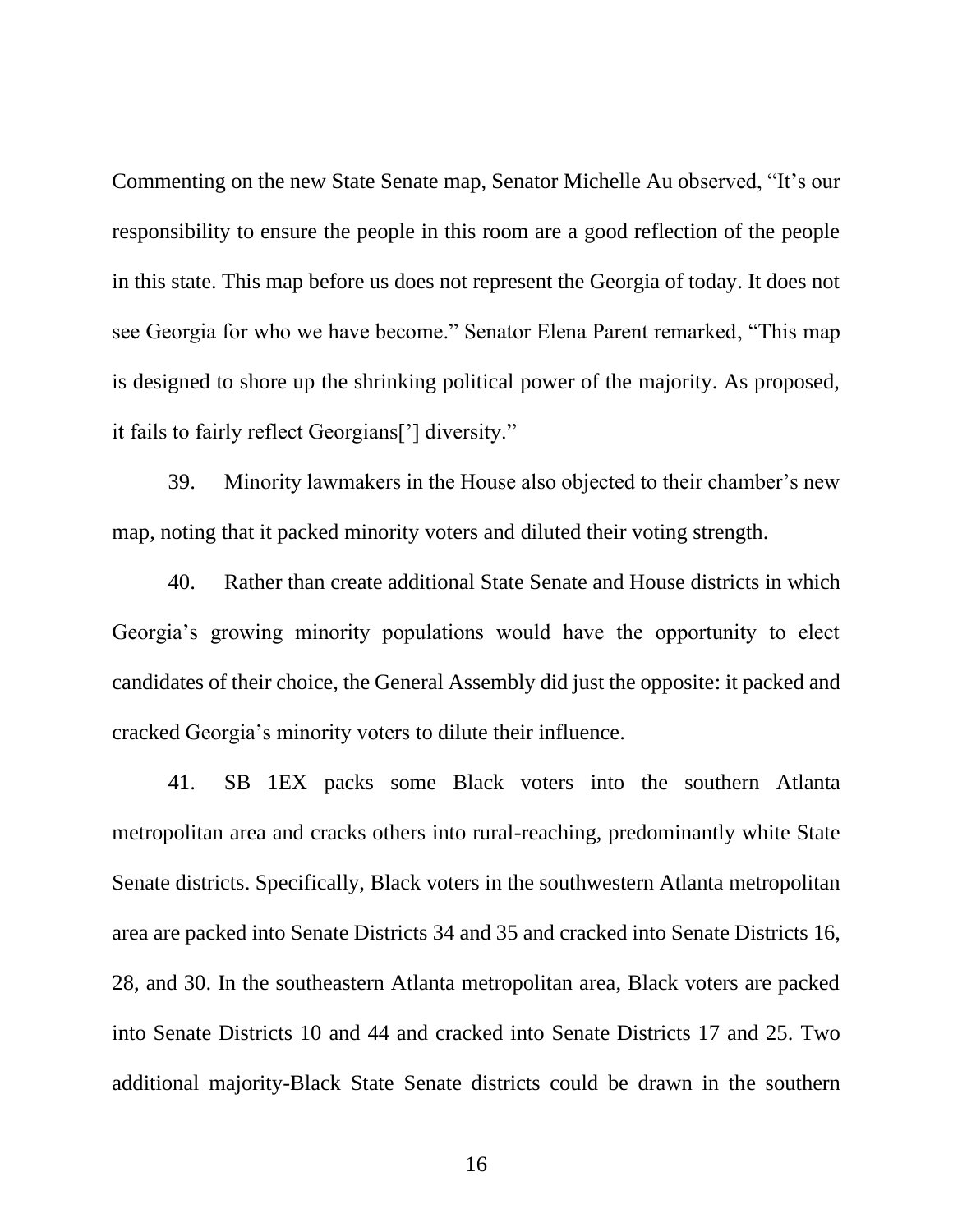Atlanta metropolitan area without reducing the total number of minority-opportunity districts in the enacted map.

42. SB 1EX also cracks Black voters in the Black Belt among Senate Districts 23, 24, and 25. An additional majority-Black State Senate district could be drawn in this area without reducing the total number of minority-opportunity districts in the enacted map.

43. HB 1EX packs some Black voters into the southern and western Atlanta metropolitan area and cracks others into rural-reaching, predominantly white districts. Specifically, Black voters in the western Atlanta metropolitan area are packed into House District 61 and cracked into House District 64. In the southern Atlanta metropolitan area, Black voters are packed into House Districts 69, 75, and 78 and cracked into House Districts 74 and 117. Two additional majority-Black House districts could be drawn in the southern Atlanta metropolitan area, and one additional majority-Black House district in the western Atlanta metropolitan area, without reducing the total number of minority-opportunity districts in the enacted map.

44. HB 1EX further packs Black voters into two House districts anchored in Bibb County—House Districts 142 and 143—even though two additional majority-Black House districts could be drawn in this area by uncracking House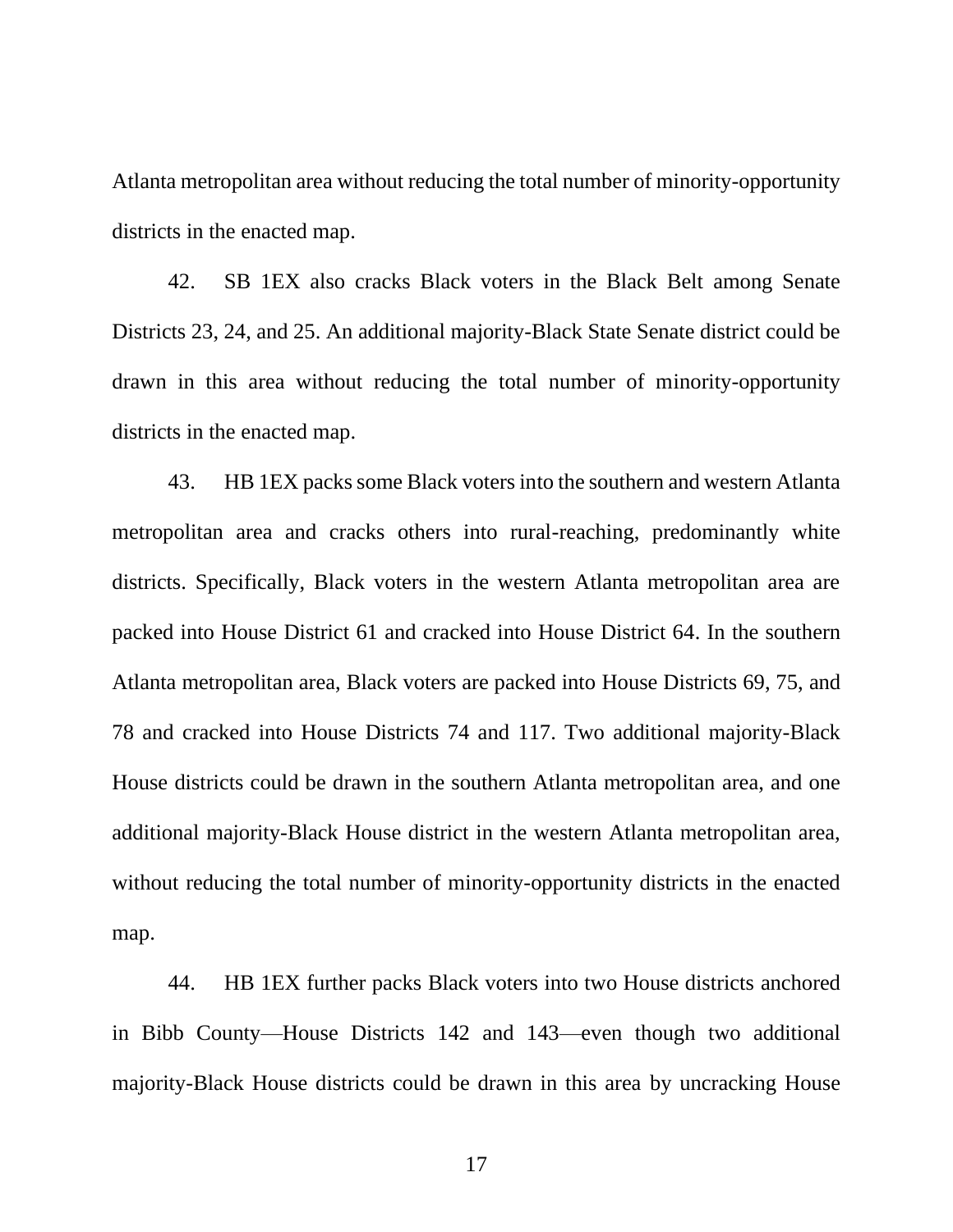Districts 133, 144, 145, 147, and 149, without reducing the total number of minorityopportunity districts in the enacted map.

45. This combination of cracking and packing dilutes the political power of Black voters in the Atlanta metropolitan area and central Georgia. The General Assembly could have instead created additional, compact State Senate and House districts in which Black voters, including Plaintiffs, comprise a majority of eligible voters and have the opportunity to elect their preferred candidates, as required by Section 2 of the Voting Rights Act. Significantly, this could have been done without reducing the number of other districts in which Black voters have the opportunity to elect candidates of their choice.

46. Unless enjoined, SB 1EX and HB 1EX will deny Black voters throughout the state the opportunity to elect candidates of their choice.

47. The relevant factors and considerations readily require the creation of majority-Black districts under Section 2.

## **Racial Polarization**

48. This Court has recognized that "voting in Georgia is highly racially polarized." *Ga. State Conf. of NAACP v. Georgia*, 312 F. Supp. 3d 1357, 1360 (N.D. Ga. 2018) (three-judge panel).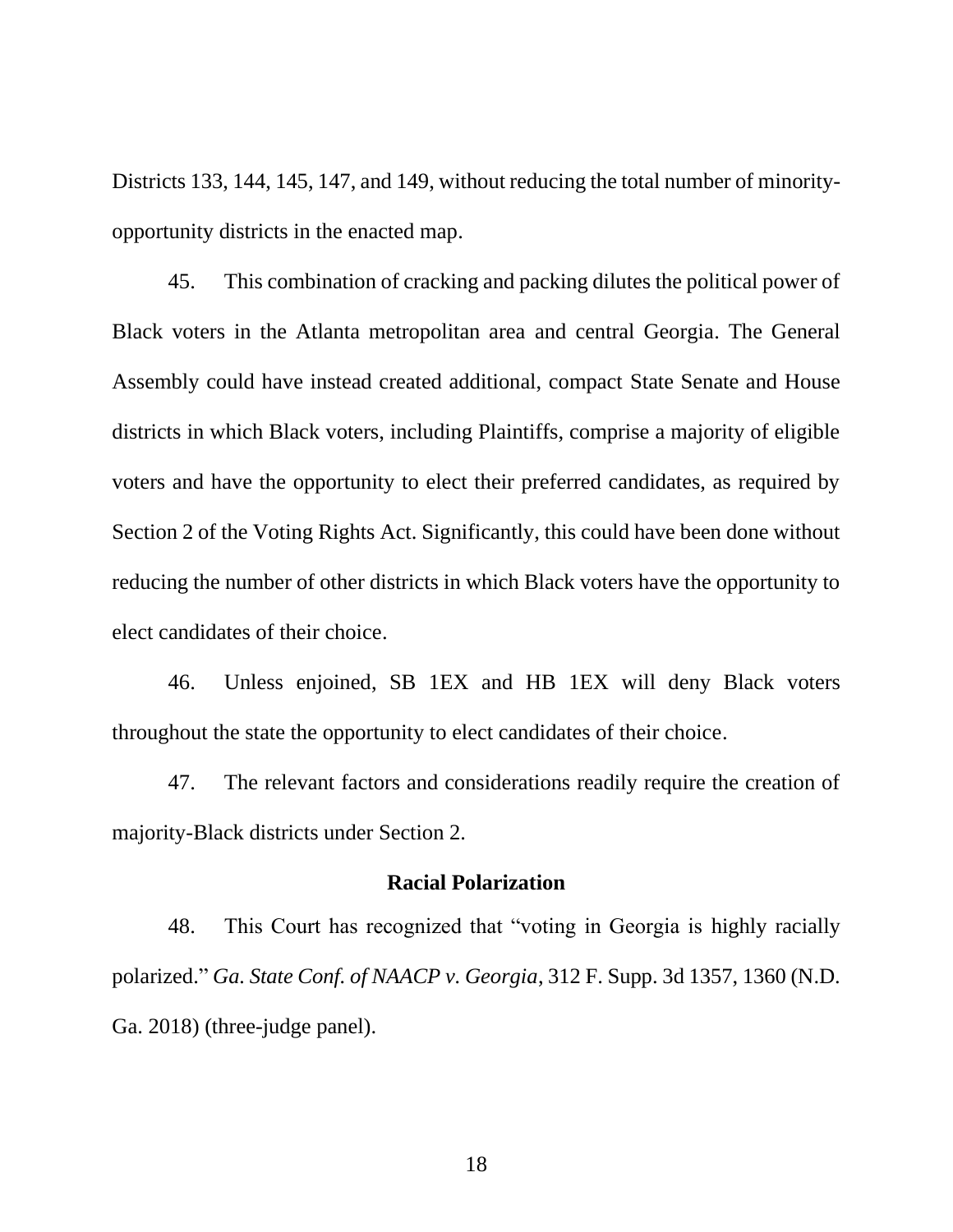49. "Districts with large black populations are likely to vote Democratic." *Id.* Indeed, during competitive statewide elections over the past decade—from the 2012 presidential election through the 2021 U.S. Senate runoff elections—an average of 97 percent of Black Georgians supported the Democratic candidate.

50. White voters, by striking contrast, overwhelmingly vote Republican. An average of only 13 percent of white Georgians supported the Democratic candidate in competitive statewide elections over the past decade.

51. Georgia's white majority usually votes as a bloc to defeat minority voters' candidates of choice, including in the areas where Plaintiffs live and the Black population could be united to create a new majority-Black district.

## **History of Discrimination**

52. Georgia's past discrimination against its Black citizens, including its numerous attempts to deny Black voters an equal opportunity to participate in the political process, is extensive and well documented. This prejudice is not confined to history books; the legacy of discrimination manifests itself today in state and local elections marked by racial appeals and undertones. And the consequences of the state's historic discrimination persist to this day, as Black Georgians continue to experience socioeconomic hardship and marginalization.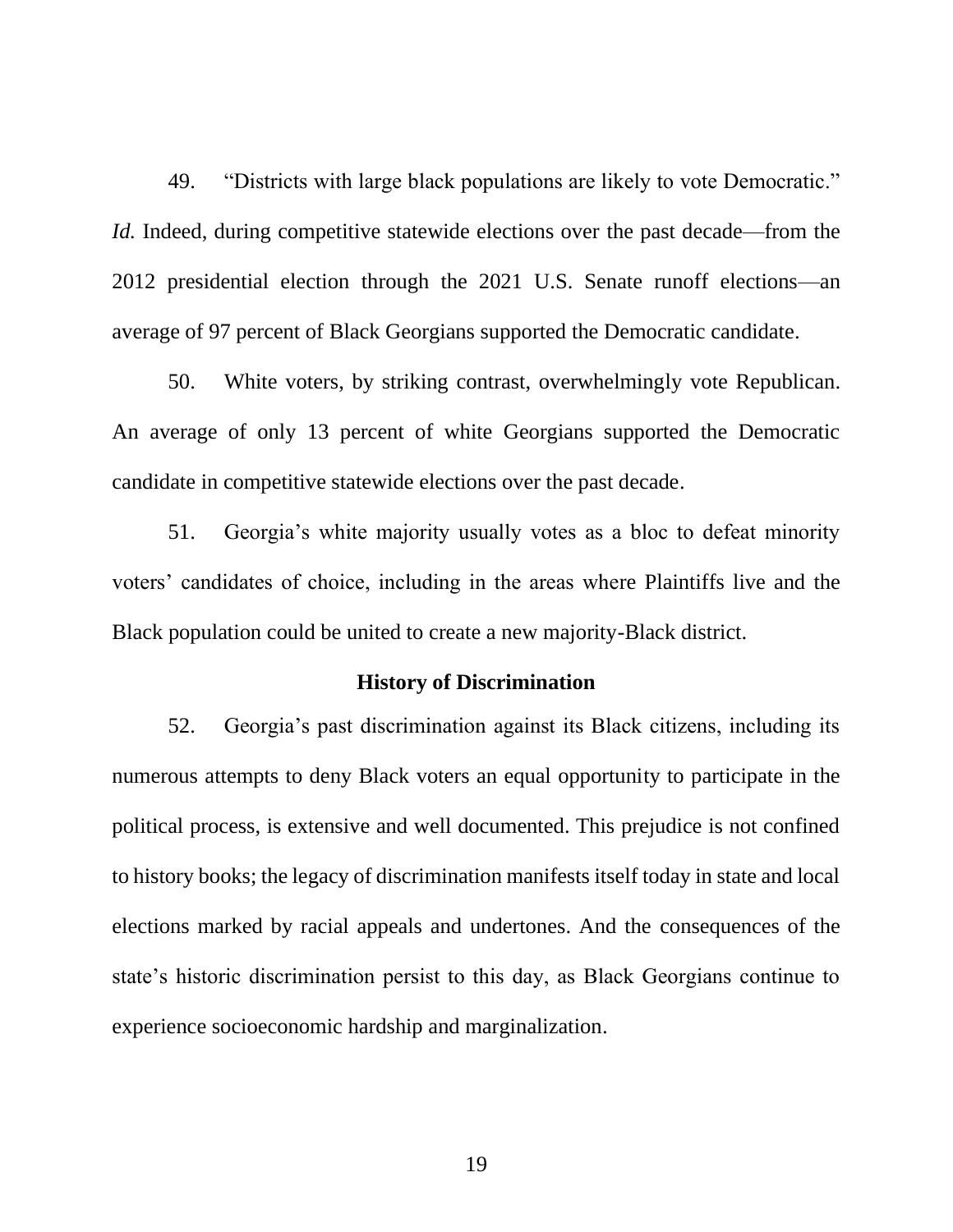53. This history dates back to the post-Civil War era, when Black Georgians first gained the right to vote and voted in their first election in April 1868. Soon after this historic election, a *quarter* of the state's Black legislators were either jailed, threatened, beaten, or killed. In 1871, the General Assembly passed a resolution that expelled 25 Black representatives and three senators but permitted the four mixed-race members who did not "look" Black to keep their seats. The General Assembly's resolution was based on the theory that Black Georgians' right of suffrage did not give them the right to hold office, and that they were thus "ineligible" to serve under Georgia's post-Civil War state constitution.

54. After being denied the right to hold office, Black Georgians who attempted to vote also encountered intense and frequently violent opposition. The Ku Klux Klan and other white mobs engaged in a campaign of political terrorism aimed at deterring Black political participation. Their reigns of terror in Georgia included, for instance, attacking a Black political rally in Mitchell County in 1868, killing and wounding many of the participants; warning the Black residents of Wrightsville that "blood would flow" if they exercised their right to vote in an upcoming election; and attacking and beating a Black man in his own home to prevent him from voting in an upcoming congressional election.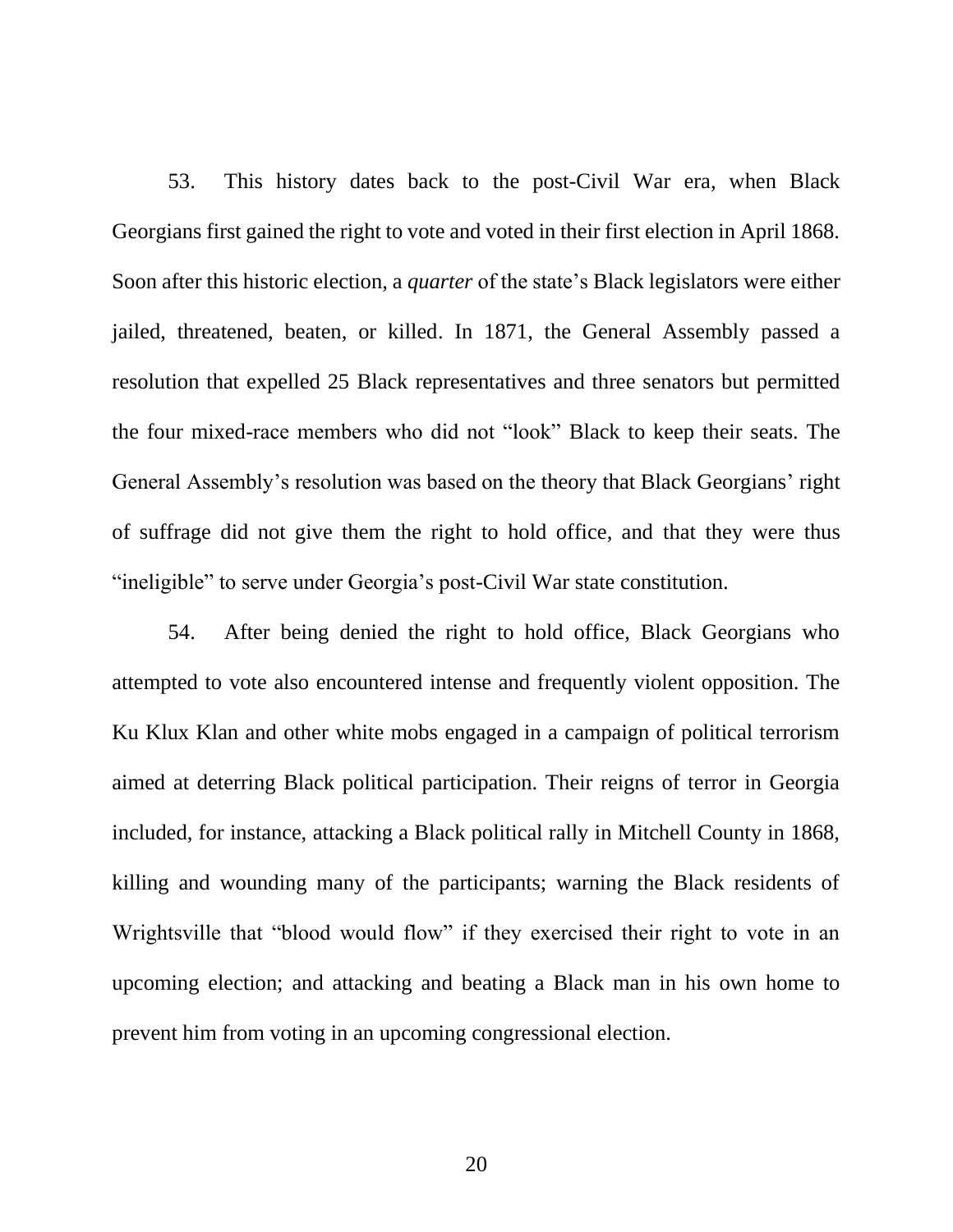55. In the General Assembly, fierce resistance to Black voting rights led to more discriminatory legislation. In 1871, Georgia became the first state to enact a poll tax. At the state's 1877 constitutional convention, the General Assembly made the poll tax permanent and cumulative, requiring citizens to pay all back taxes before being permitted to vote. The poll tax reduced turnout among Black voters in Georgia by half and has been described as the single most effective disenfranchisement law ever enacted. The poll tax was not abolished until 1945—after it had been in effect for almost 75 years.

56. After the repeal of the poll tax in 1945, voter registration among Black Georgians significantly increased. However, as a result of the state's purposeful voter suppression tactics, not a *single* Black lawmaker served in the General Assembly between 1908 and 1962.

57. Georgia's history of voter discrimination is far from ancient history. As recently as 1962, 17 municipalities and 48 counties in Georgia required segregated polling places. When the U.S. Department of Justice filed suit to end this practice, a local Macon leader declared that the federal government was ruining "every vestige of the local government."

58. Other means of disenfranchising Georgia's Black citizens followed. The state adopted virtually every one of the "traditional" methods to obstruct the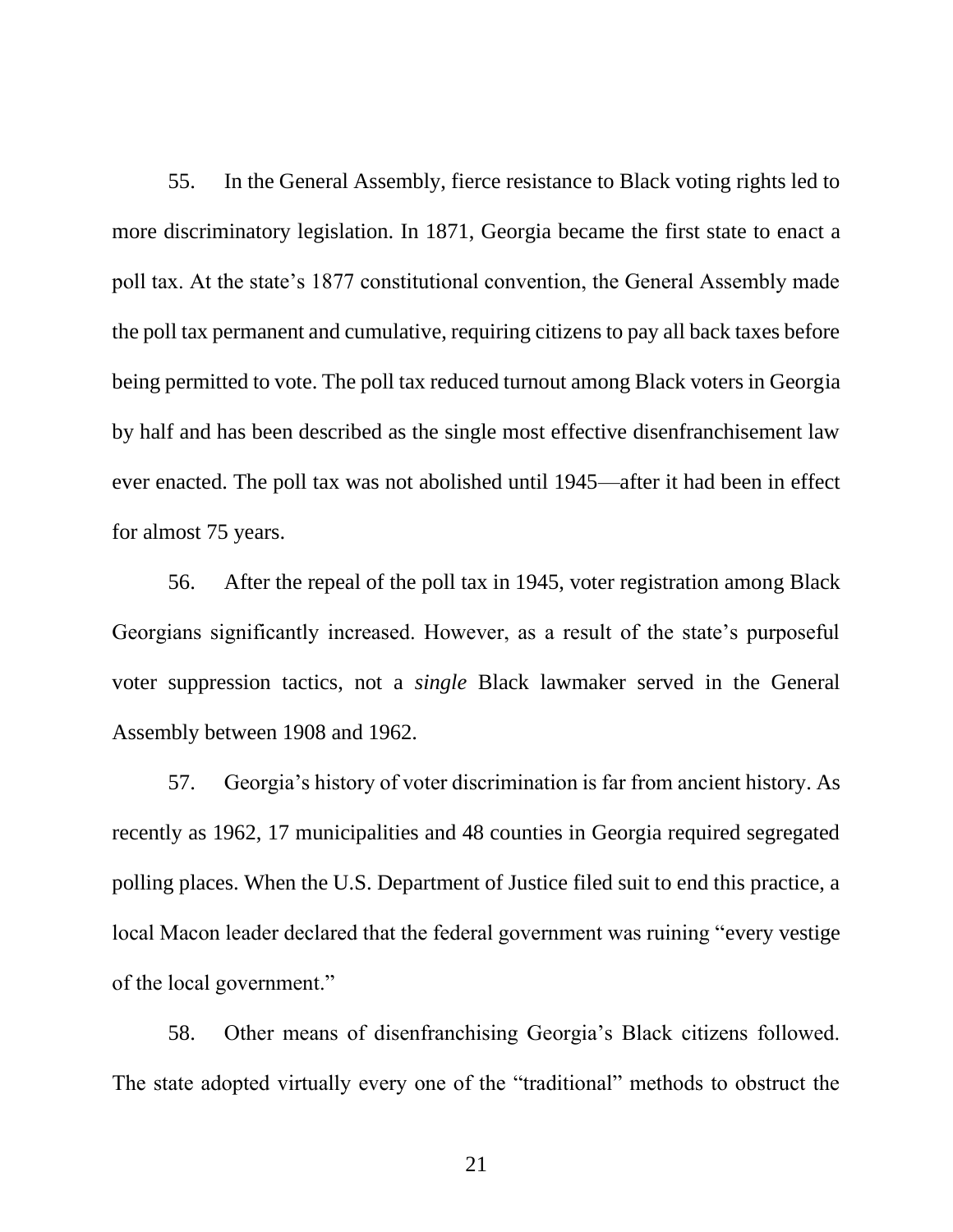exercise of the franchise by Black voters, including literacy and understanding tests, strict residency requirements, onerous registration procedures, voter challenges and purges, the deliberate slowing down of voting by election officials so that Black voters would be left waiting in line when the polls closed, and the adoption of "white primaries."

59. Attempts to minimize Black political influence in Georgia have also tainted redistricting efforts. During the 1981 congressional redistricting process, in opposing a bill that would maintain a majority-Black district, Joe Mack Wilson—a Democratic state representative and chair of the House Reapportionment Committee—openly used racial epithets to describe the district; following a meeting with officials of the U.S. Department of Justice, he complained that "the Justice Department is trying to make us draw [n\*\*\*\*\*] districts and I don't want to draw [n\*\*\*\*\*] districts." Speaker of the House Tom Murphy objected to creating a district where a Black representative would certainly be elected and refused to appoint any Black lawmakers to the conference committee, fearing that they would support a plan to allow Black voters to elect a candidate of their choice. Several senators also expressed concern about being perceived as supporting a majority-Black congressional district.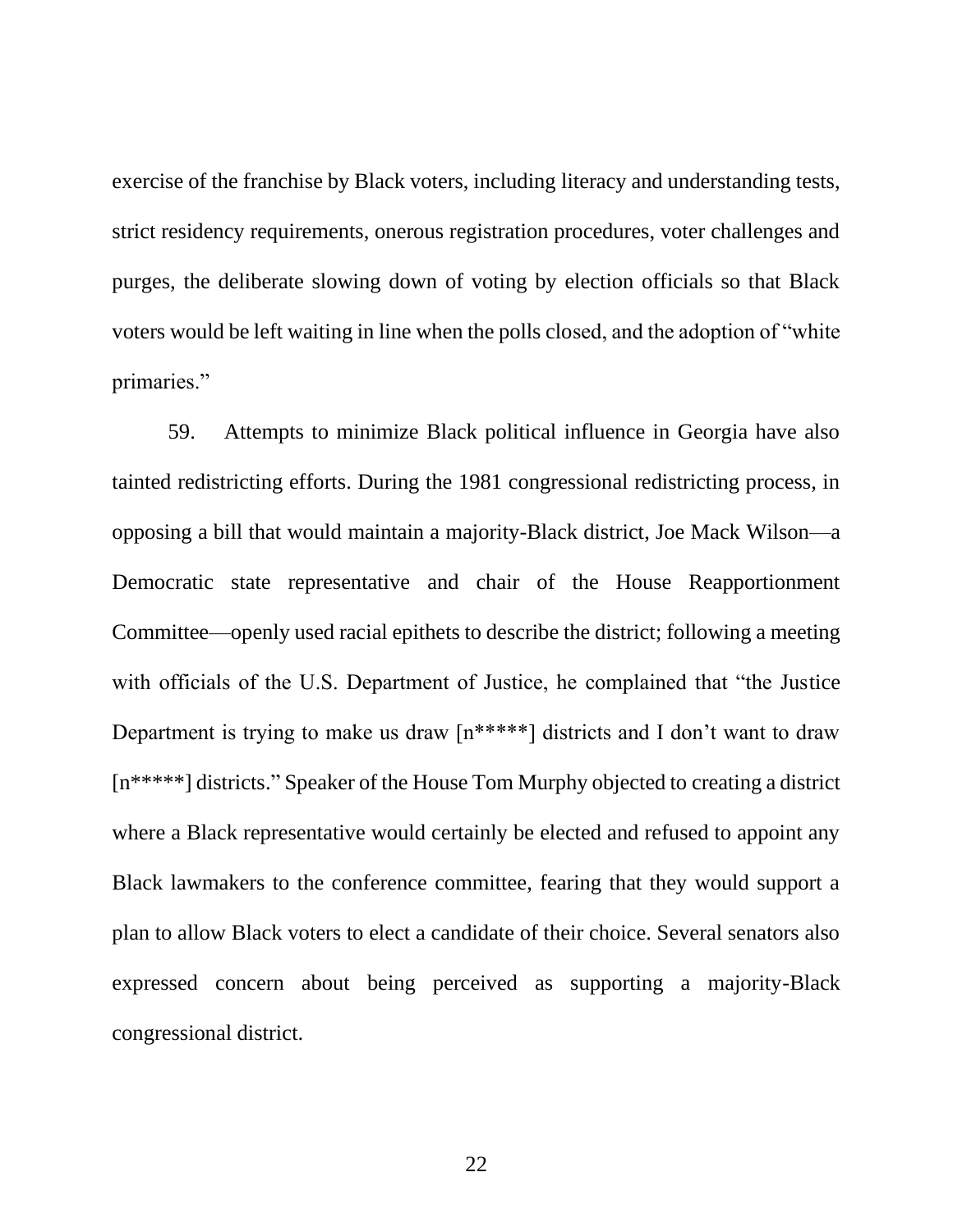60. Indeed, federal courts have invalidated Georgia's redistricting plans for voting rights violations numerous times. In *Georgia v. United States*, the U.S. Supreme Court affirmed a three-judge panel's decision that Georgia's 1972 reapportionment plan violated Section 5 of the Voting Rights Act, at least in part because it diluted the Black vote in an Atlanta-based congressional district in order to ensure the election of a white candidate. *See* 411 U.S. 526, 541 (1973); *see also Busbee v. Smith*, 549 F. Supp. 494, 517 (D.D.C. 1982) (three-judge panel) (denying preclearance based on evidence that Georgia's redistricting plan was product of purposeful discrimination in violation of Voting Rights Act), *aff'd*, 459 U.S. 1166 (1983); *Larios v. Cox*, 300 F. Supp. 2d 1320 (N.D. Ga. 2004) (per curiam) (threejudge panel) (invalidating legislative plans that reduced number of majorityminority districts).

61. Due to its lengthy history of discrimination against racial minorities, Georgia became a "covered jurisdiction" under Section 5 of the Voting Rights Act upon its enactment in 1965, prohibiting any changes to Georgia's election practices or procedures (including the enactment of new redistricting plans) until either the U.S. Department of Justice or a federal court determined that the change did not result in backsliding, or "retrogression," of minority voting rights.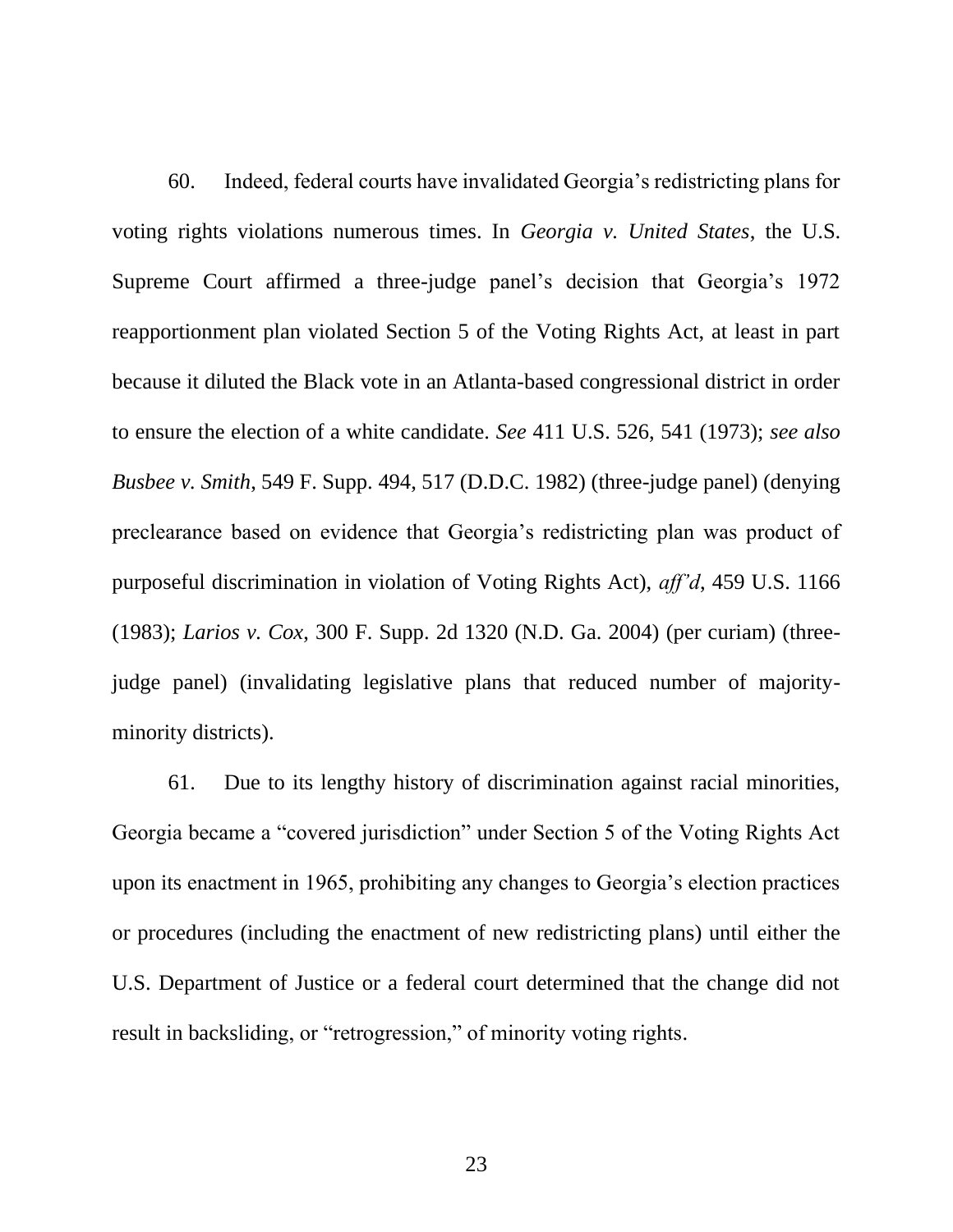62. Accordingly, between 1965 and 2013—at which time the U.S. Supreme Court effectively barred enforcement of the Section 5 preclearance requirement in *Shelby County v. Holder*, 570 U.S. 529 (2013)—Georgia received more than 170 preclearance objection letters from the U.S. Department of Justice.

63. Georgia's history of racial discrimination in voting, here only briefly recounted, has been thoroughly documented by historians and scholars. Indeed, "[t]he history of the state['s] segregation practice and laws at all levels has been rehashed so many times that the Court can all but take judicial notice thereof." *Brooks v. State Bd. of Elections*, 848 F. Supp. 1548, 1560 (S.D. Ga. 1994); *see also, e.g.*, *Fair Fight Action, Inc. v. Raffensperger*, No. 1:18-CV-5391-SCJ, slip op. at 41 (N.D. Ga. Nov. 15, 2021), ECF No. 636 (taking judicial notice of fact that "prior to the 1990s, Georgia had a long sad history of racist policies in a number of areas including voting").

64. Ultimately, as this Court has noted, "Georgia has a history chocked full of racial discrimination at all levels. This discrimination was ratified into state constitutions, enacted into state statutes, and promulgated in state policy. Racism and race discrimination were apparent and conspicuous realities, the norm rather than the exception." *Ga. State Conf. of NAACP v. Fayette Cnty. Bd. of Comm'rs*,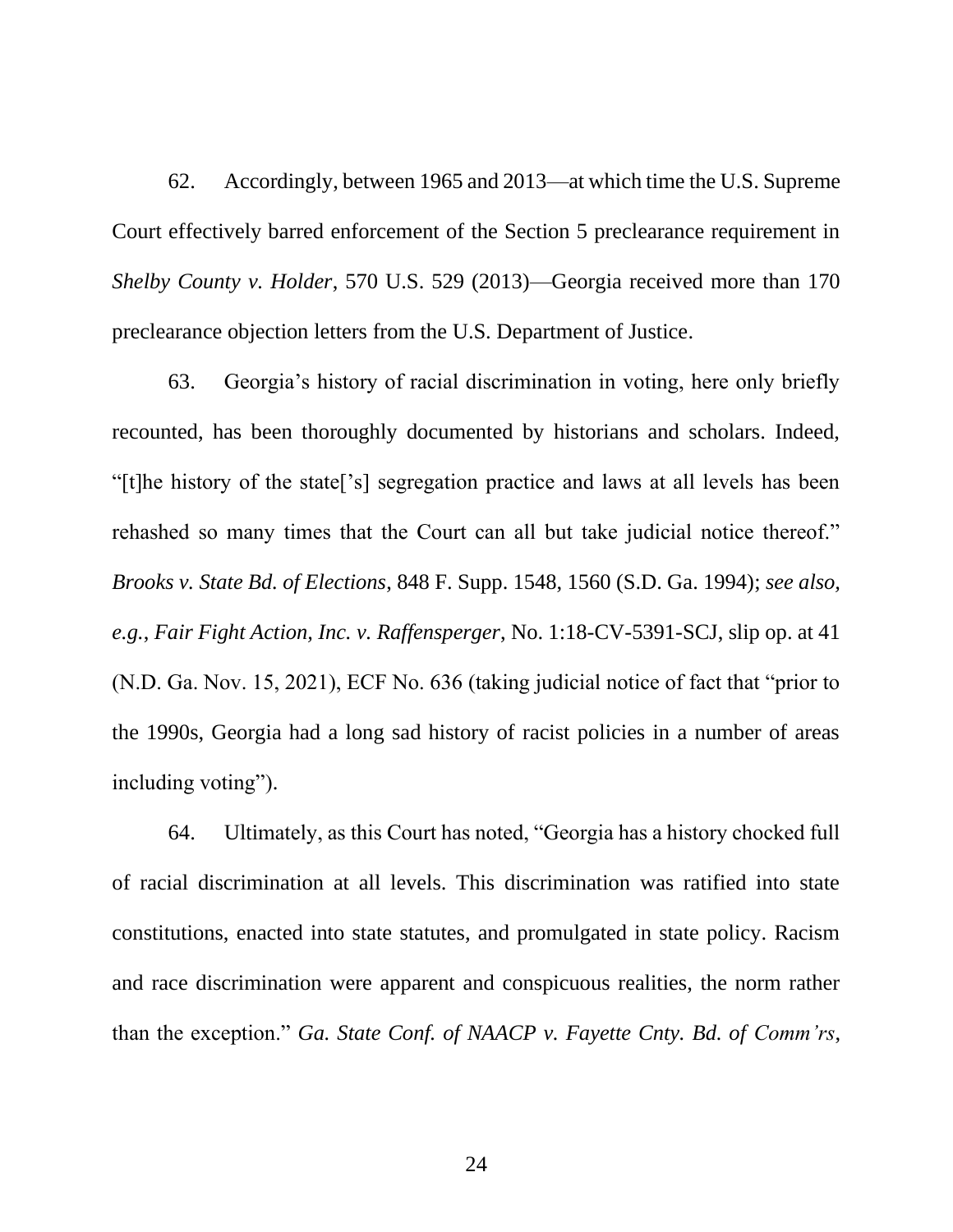950 F. Supp. 2d 1294, 1314 (N.D. Ga. 2013) (quoting *Brooks*, 848 F. Supp. at 1560), *aff'd in part, rev'd in part on other grounds*, 775 F.3d 1336 (11th Cir. 2015).

# **Use of Racial Appeals in Political Campaigns**

65. In addition to Georgia's history of discrimination against minorities in voting, political campaigns in the state have often relied on both overt and subtle racial appeals—both historically *and* during recent elections.

66. In 2016, Tom Worthan, former Republican Chair of the Douglas County Board of Commissioners, was caught on video making racist comments aimed at discrediting his Black opponent, Romona Jackson-Jones, and a Black candidate for sheriff, Tim Pounds. During the recorded conversation with a Douglas County voter, Worthan asked, "Do you know of another government that's more black that's successful? They bankrupt you." Worthan also stated, in reference to Pounds, "I'd be afraid he'd put his black brothers in positions that maybe they're not qualified to be in."

67. In the 2017 special election for Georgia's Sixth Congressional District—a majority-white district that had over the previous three decades been represented by white Republicans Newt Gingrich, Johnny Isakson, and Tom Price the husband of the eventual Republican victor, Karen Handel, shared an image over social media that urged voters to "[f]ree the black slaves from the Democratic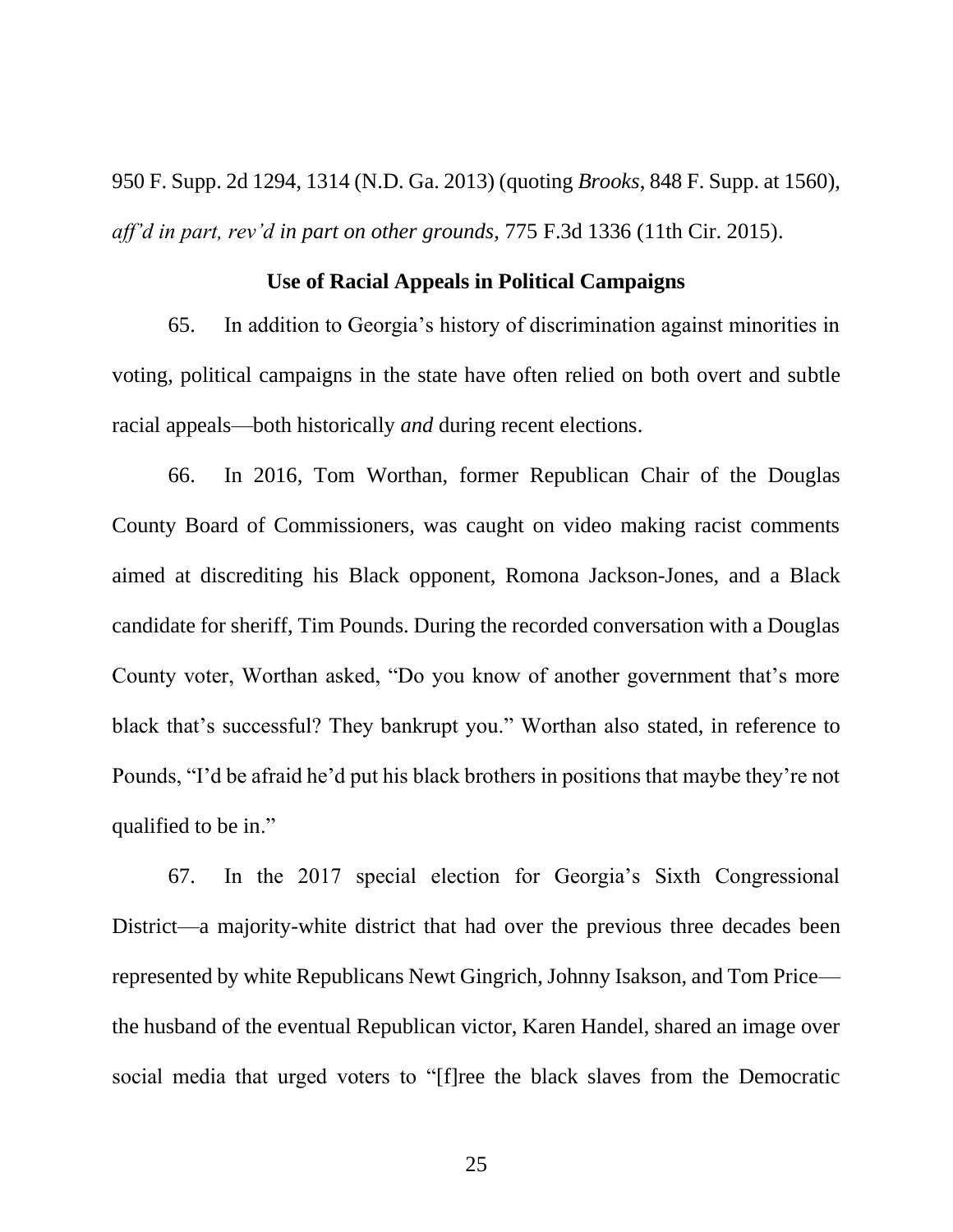plantation." The image also stated, "Criticizing black kids for obeying the law, studying in school, and being ambitious as 'acting white' is a trick the Democrats play on Black people to keep them poor, ignorant and dependent." The image was then shared widely by local and national media outlets.

68. During that same election, Jere Wood—the Republican Mayor of Roswell, Georgia's eighth-largest city—insinuated that voters in the Sixth Congressional District would not vote for Democratic candidate Jon Ossoff because he has an "ethnic-sounding" name. When describing voters in that district, Wood said, "If you just say 'Ossoff,' some folks are gonna think, 'Is he Muslim? Is he Lebanese? Is he Indian?' It's an ethnic-sounding name, even though he may be a white guy, from Scotland or wherever."<sup>2</sup>

69. On a separate occasion, State Senator Fran Millar alluded to the fact that the Sixth Congressional District was gerrymandered in such a way that it would not support candidate Ossoff—specifically, because he was formerly an aide to a Black member of Congress. State Senator Millar said, "I'll be very blunt. These lines

 $2$  In actuality, now-U.S. Senator Ossoff's paternal forebears were Ashkenazi Jewish immigrants who fled pogroms during the early 20th century. *See* Etan Nechin, *Jon Ossoff Tells Haaretz How His Jewish Upbringing Taught Him to Fight for Justice*, Haaretz (Dec. 20, 2020), https://www.haaretz.com/us-news/.premium-jon-ossofftells-haaretz-how-his-jewish-upbringing-taught-him-to-fight-for-justice-1.9386302.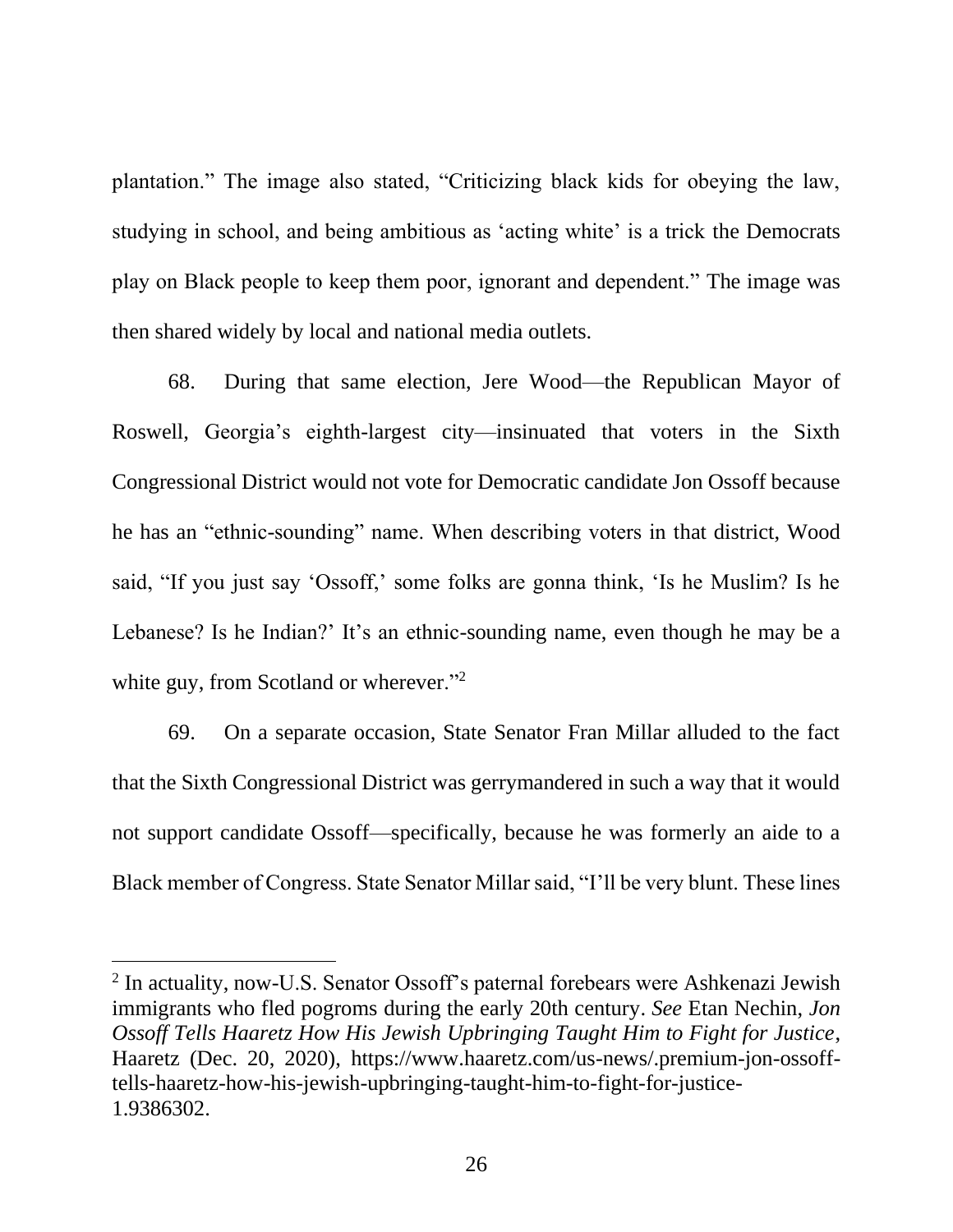were not drawn to get Hank Johnson's protégé to be my representative. And you didn't hear that. They were not drawn for that purpose, OK? They were not drawn for that purpose."

70. Earlier in 2017, Tommy Hunter, a member of the board of commissioners in Gwinnett County—the second-most populous county in the state—called the late Black Congressman John Lewis a "racist pig" and suggested that his reelection to the U.S. House of Representatives was "illegitimate" because he represented a majority-minority district.

71. Racist robocalls targeted the Democratic candidate for governor in 2018, referring to Stacey Abrams as "Negress Stacey Abrams" and "a poor man's Aunt Jemima." The Republican candidate, now-Governor Kemp, posted a statement on Twitter on the eve of the election alleging that the Black Panther Party supported Ms. Abrams's candidacy.

72. Governor Kemp also ran a controversial television advertisement during the primary campaign asserting that he owned "a big truck, just in case [he] need[s] to round up criminal illegals and take 'em home [him]self."

73. The 2020 campaigns for Georgia's two U.S. Senate seats were also rife with racial appeals. In one race, Republican incumbent Kelly Loeffler ran a paid advertisement on Facebook that artificially darkened the skin of her Democratic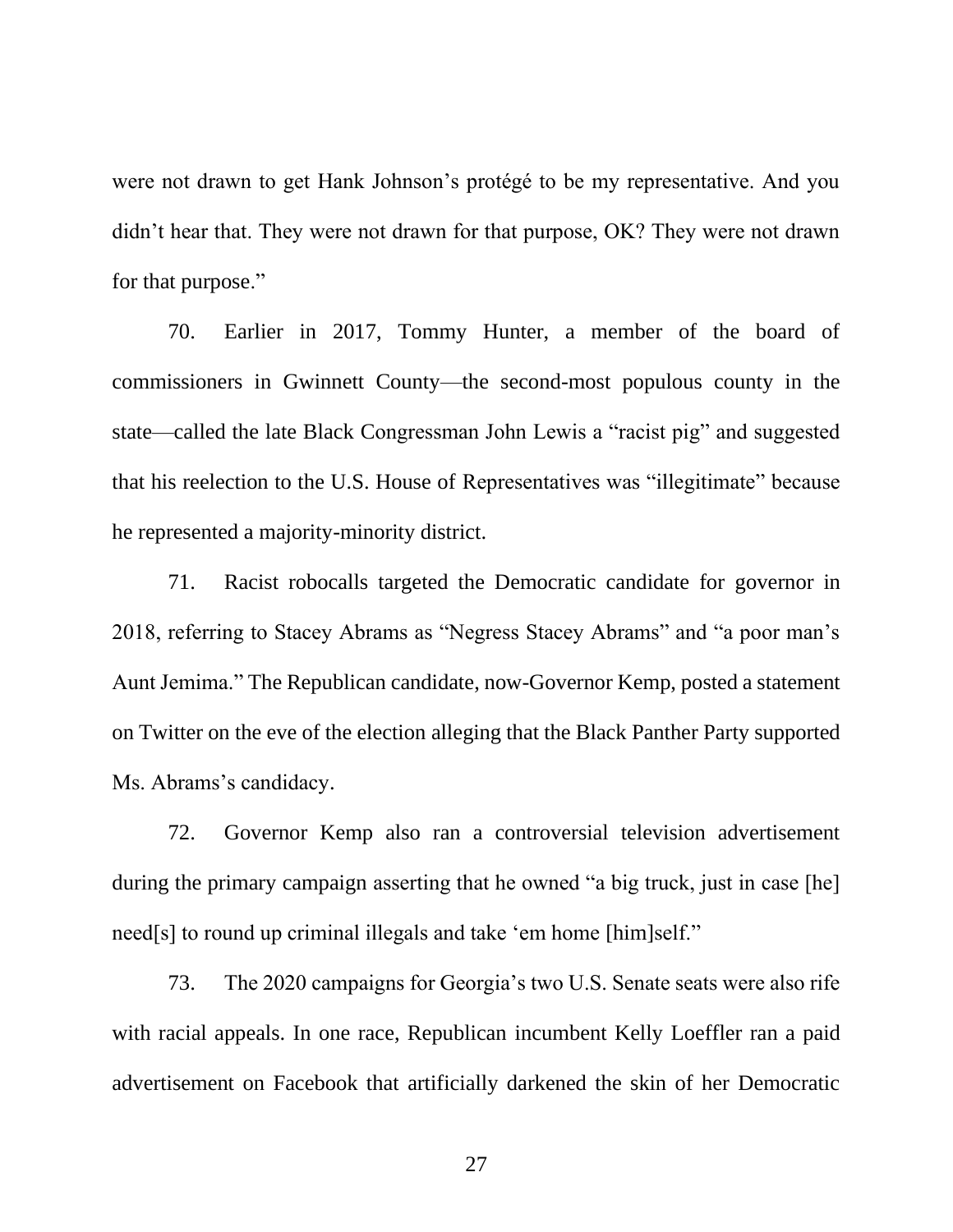opponent, now-Senator Raphael Warnock. In the other race, Republican incumbent David Perdue ran an advertisement against Democratic nominee Ossoff that employed a classic anti-Semitic trope by artificially enlarging now-Senator Ossoff's nose.

74. Senator Perdue later mispronounced and mocked the pronunciation of then-Senator Kamala Harris's first name during a campaign rally, even though the two had been colleagues in the Senate since 2017.

75. Racial appeals were apparent during local elections in Fulton County even within the last few months. City council candidates in Johns Creek and Sandy Springs pointed to Atlanta crime and protests that turned violent to try to sway voters, publicly urging residents to vote for them or risk seeing their cities become home to chaos and lawlessness. *The Atlanta Journal-Constitution* quoted Emory University political scientist Dr. Andra Gillespie, who explained that although the term "law and order" is racially neutral, the issue becomes infused with present-day cultural meaning and thoughts about crime and violence and thus carries racial undertones.

76. These are just a few—and, indeed, only among the more recent examples of the types of racially charged political campaigns that have tainted elections in Georgia throughout the state's history.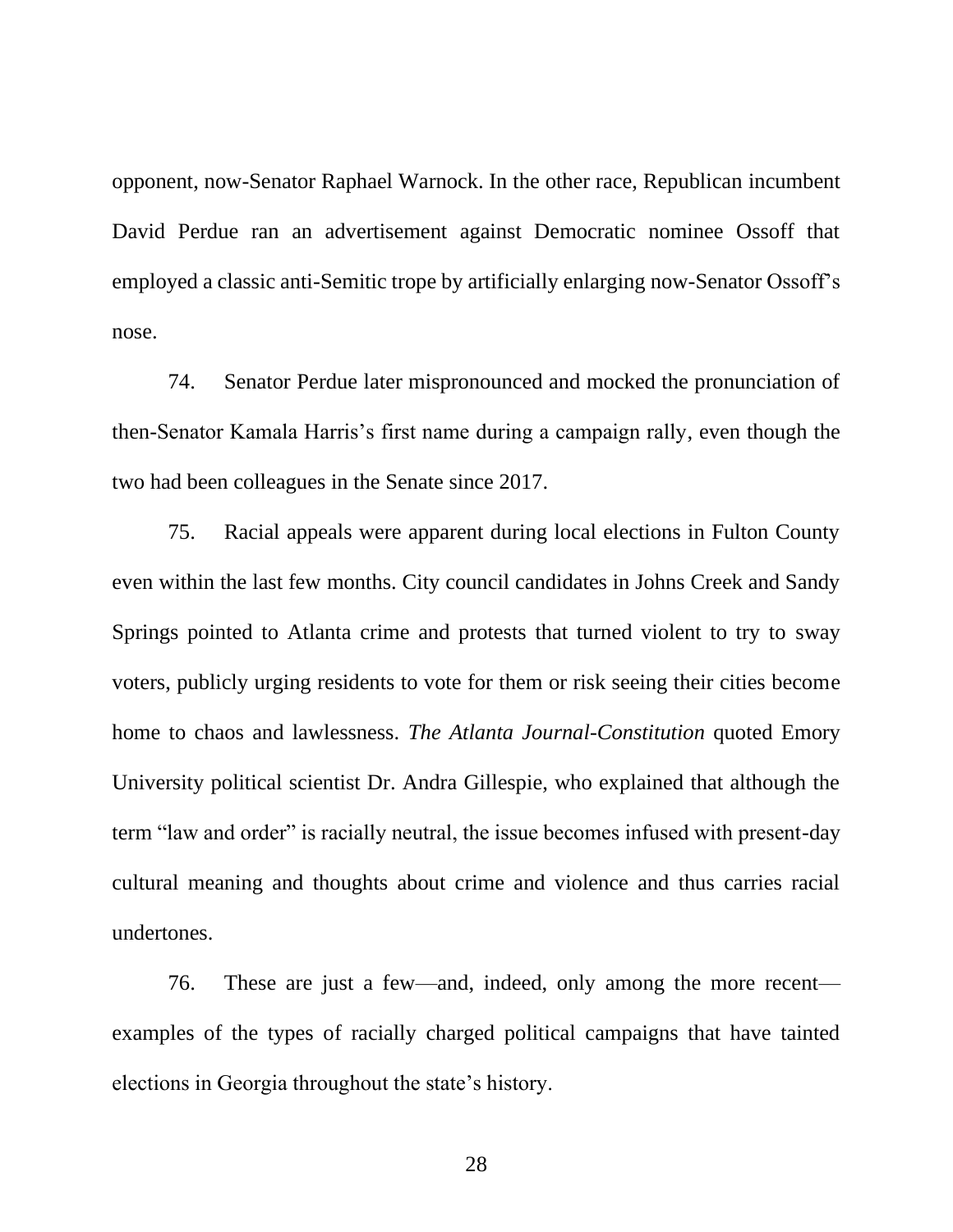## **Ongoing Effects of Georgia's History of Discrimination**

77. State-sponsored segregation under Georgia's Jim Crow laws permeated all aspects of daily life and relegated Black citizens to second-class status. State lawmakers segregated everything from public schools to hospitals and graveyards. Black Georgians were also precluded from sitting on juries, which effectively denied Black litigants equal justice under the law. Moreover, Black Georgians were excluded from the most desirable manufacturing jobs, which limited their employment opportunities to primarily unskilled, low-paying labor. And in times of economic hardship, Black employees were the first to lose their jobs.

78. Decades of Jim Crow and other forms of state-sponsored discrimination—followed by continued segregation of public facilities well into the latter half of the 20th century, in defiance of federal law—resulted in persistent socioeconomic disparities between Black and white Georgians. These disparities hinder the ability of voters in each of these groups to participate effectively in the political process.

79. Black Georgians, for instance, have higher poverty rates than white Georgians. According to the U.S. Census Bureau's 2019 American Community Survey ("ACS") 1-Year Estimate, 18.8 percent of Black Georgians have lived below the poverty line in the past 12 months, compared to 9 percent of white Georgians.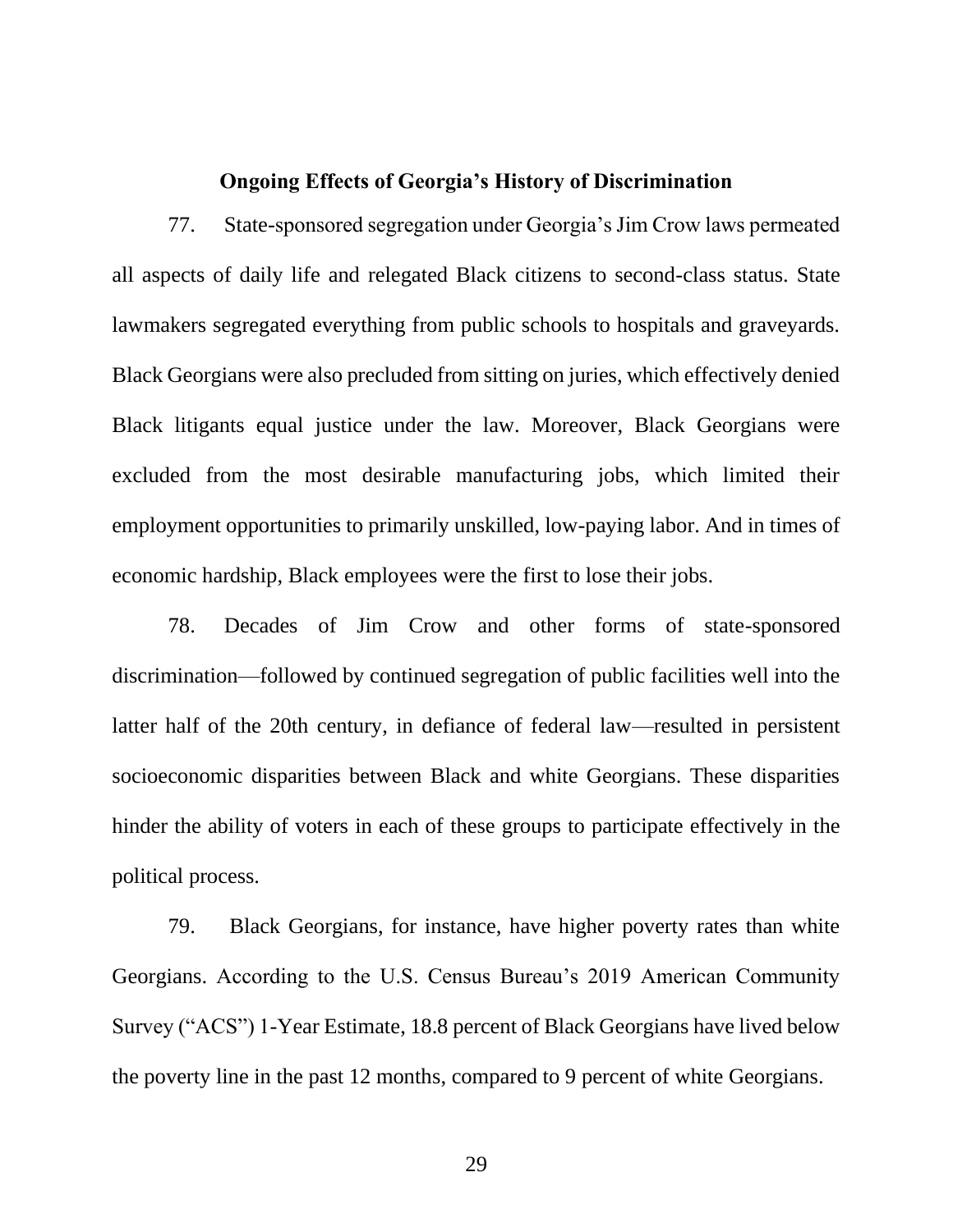80. Relatedly, Black Georgians have lower per capita incomes than white Georgians. The 2019 ACS 1-Year Estimate shows that white Georgians had an average per capita income of \$40,348 over the past 12 months, compared to \$23,748 for Black Georgians.

81. Black Georgians also have lower homeownership rates than white Georgians. The 2019 ACS 1-Year Estimate shows that 52.6 percent of Black Georgians live in renter-occupied housing, compared to 24.9 percent of white Georgians. And Black Georgians also spend a higher percentage of their income on rent than white Georgians. The 2019 ACS 1-Year Estimate shows that in Georgia, the percent of income spent on rent is a staggering 54.9 percent for Black Georgians, compared to 40.6 percent for white Georgians.

82. Black Georgians also have lower levels of educational attainment than their white counterparts and are less likely to earn degrees. According to the 2019 ACS 1-Year Estimate, only 25 percent of Black Georgians have obtained a bachelor's degree or higher, compared to 37 percent of white Georgians.

83. These disparities impose hurdles to voter participation, including working multiple jobs, working during polling place hours, lack of access to childcare, lack of access to transportation, and higher rates of illness and disability.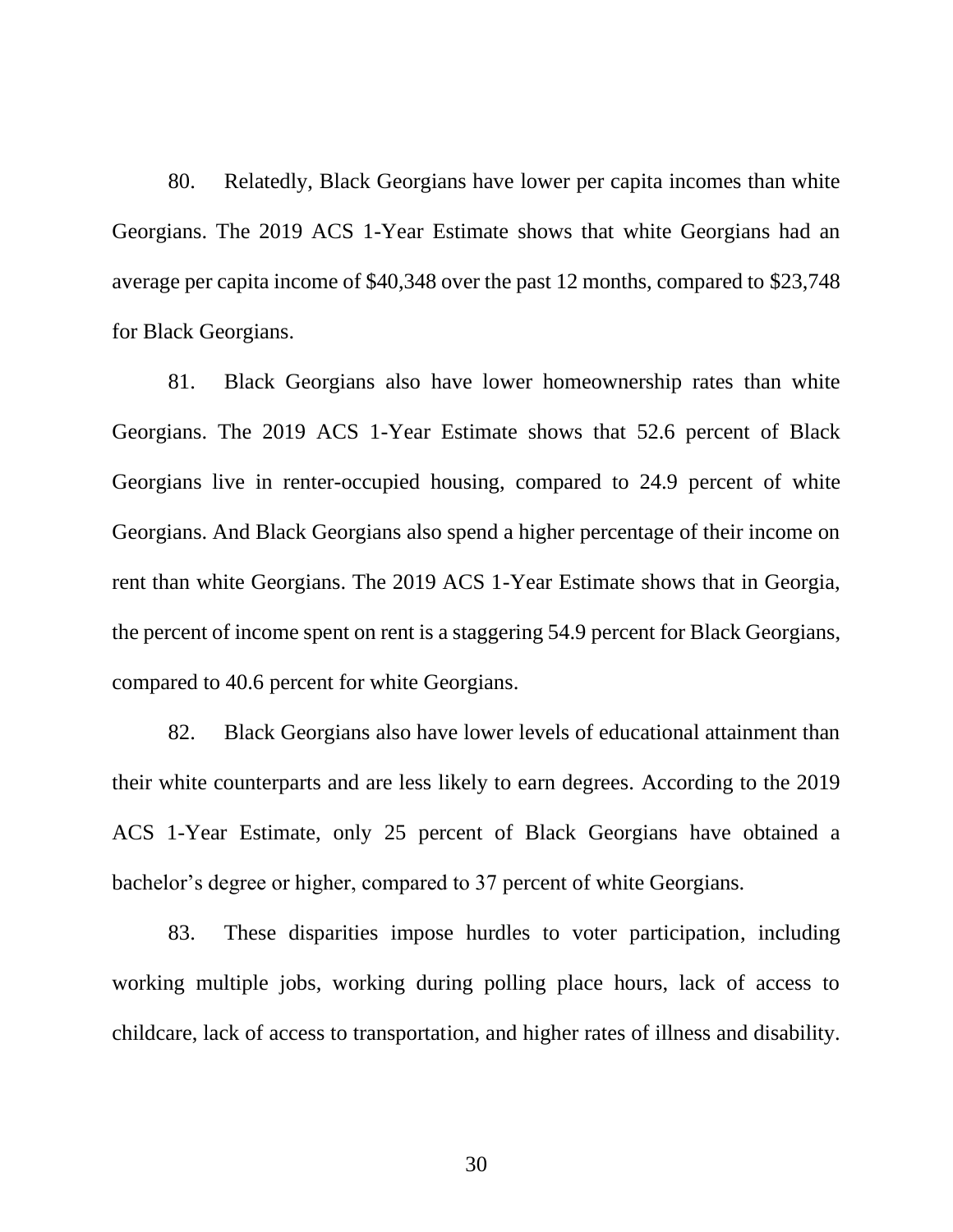All of these hurdles make it more difficult for poor and low-income voters to participate effectively in the political process.

### **CAUSES OF ACTION**

# **COUNT I: SB 1EX Violates Section 2 of the Voting Rights Act**

84. Plaintiffs reallege and incorporate by reference all prior paragraphs of this Complaint as though fully set forth herein.

85. Section 2 of the Voting Rights Act prohibits the enforcement of any "standard, practice, or procedure" that "results in a denial or abridgement of the right of any citizen of the United States to vote on account of race or color, or" membership in a language minority group. 52 U.S.C. § 10301(a).

86. The Georgia State Senate district boundaries, as currently drawn, crack and pack minority populations with the effect of diluting their voting strength, in violation of Section 2 of the Voting Rights Act.

87. Black Georgians in the southern Atlanta metropolitan area and the central Georgia Black Belt region are sufficiently numerous and geographically compact to constitute a majority of eligible voters in three additional State Senate districts, without reducing the number of minority-opportunity districts already included in the enacted map.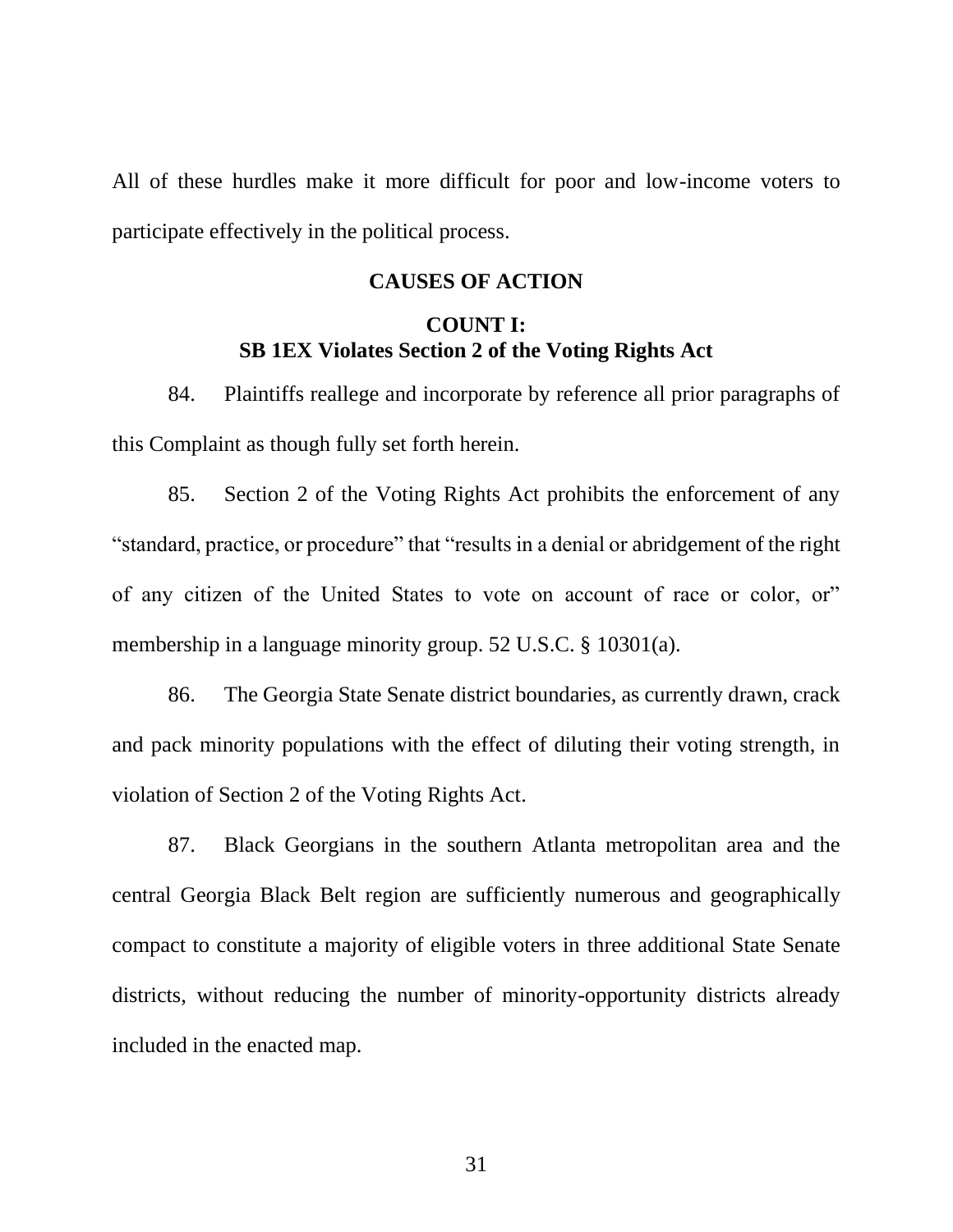88. Under Section 2 of the Voting Rights Act, the General Assembly was required to create three additional State Senate districts in which Black voters in these areas would have the opportunity to elect their candidates of choice.

89. Black voters in Georgia, particularly in and around these areas, are politically cohesive. Elections in these areas reveal a clear pattern of racially polarized voting that allows blocs of white voters usually to defeat Black voters' preferred candidates.

90. The totality of the circumstances establishes that the current State Senate map has the effect of denying Black voters an equal opportunity to participate in the political process and elect candidates of their choice, in violation of Section 2 of the Voting Rights Act.

91. By engaging in the acts and omissions alleged herein, Defendants have acted and continue to act to deny Plaintiffs' rights guaranteed by Section 2 of the Voting Rights Act. Defendants will continue to violate those rights absent relief granted by this Court.

# **COUNT II: HB 1EX Violates Section 2 of the Voting Rights Act**

92. Plaintiffs reallege and incorporate by reference all prior paragraphs of this Complaint as though fully set forth herein.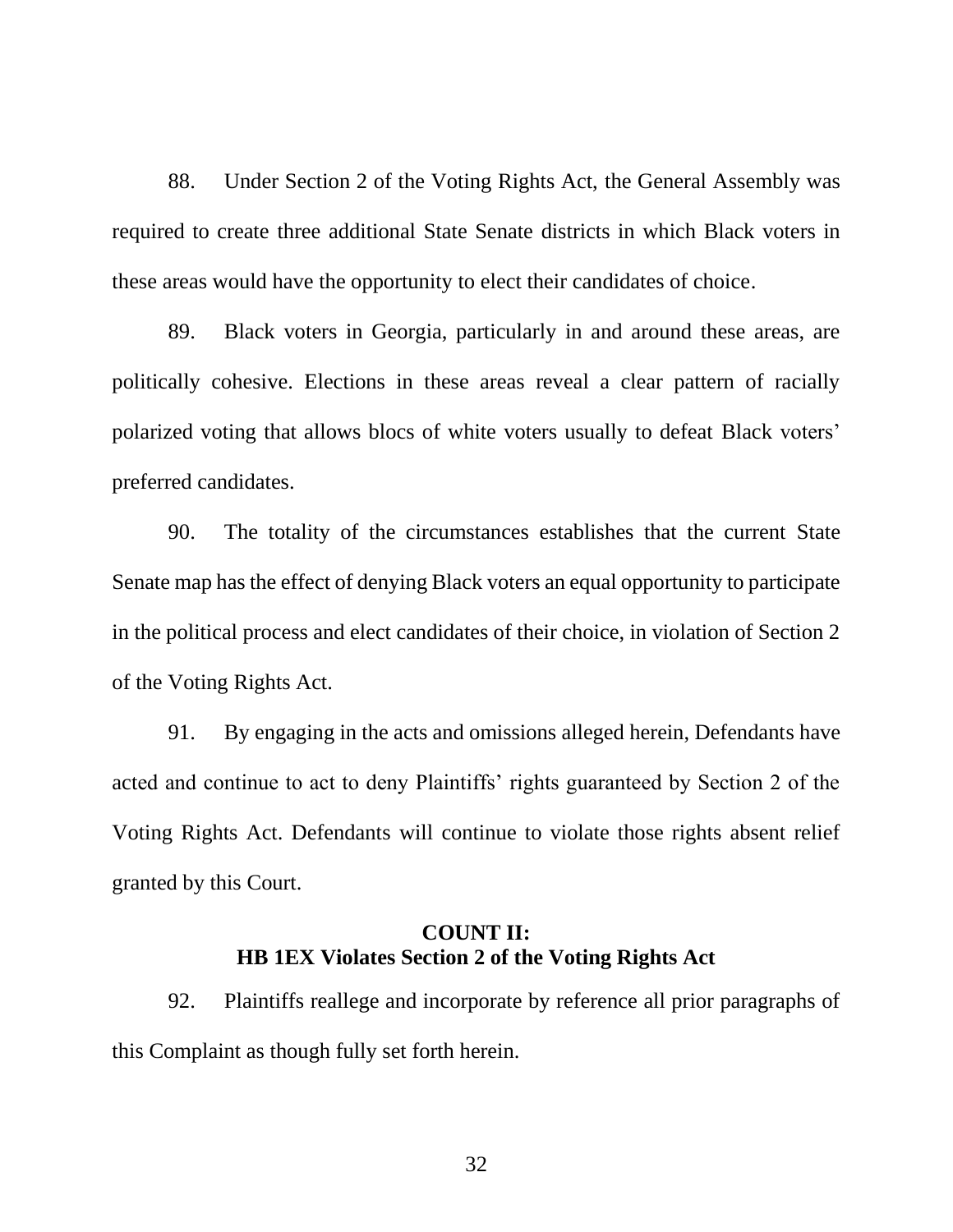93. The Georgia House of Representative district boundaries, as currently drawn, crack and pack minority populations with the effect of diluting their voting strength, in violation of Section 2 of the Voting Rights Act.

94. Black Georgians in the southern and western Atlanta metropolitan area and central Georgia are sufficiently numerous and geographically compact to constitute a majority of eligible voters in five additional House districts, without reducing the number of minority-opportunity districts already included in the enacted map.

95. Under Section 2 of the Voting Rights Act, the General Assembly was required to create five additional House districts in which Black voters in these areas would have the opportunity to elect their candidates of choice.

96. Black voters in Georgia, particularly in and around these areas, are politically cohesive. Elections in these areas reveal a clear pattern of racially polarized voting that allows blocs of white voters usually to defeat Black voters' preferred candidates.

97. The totality of the circumstances establishes that the current House map has the effect of denying Black voters an equal opportunity to participate in the political process and elect candidates of their choice, in violation of Section 2 of the Voting Rights Act.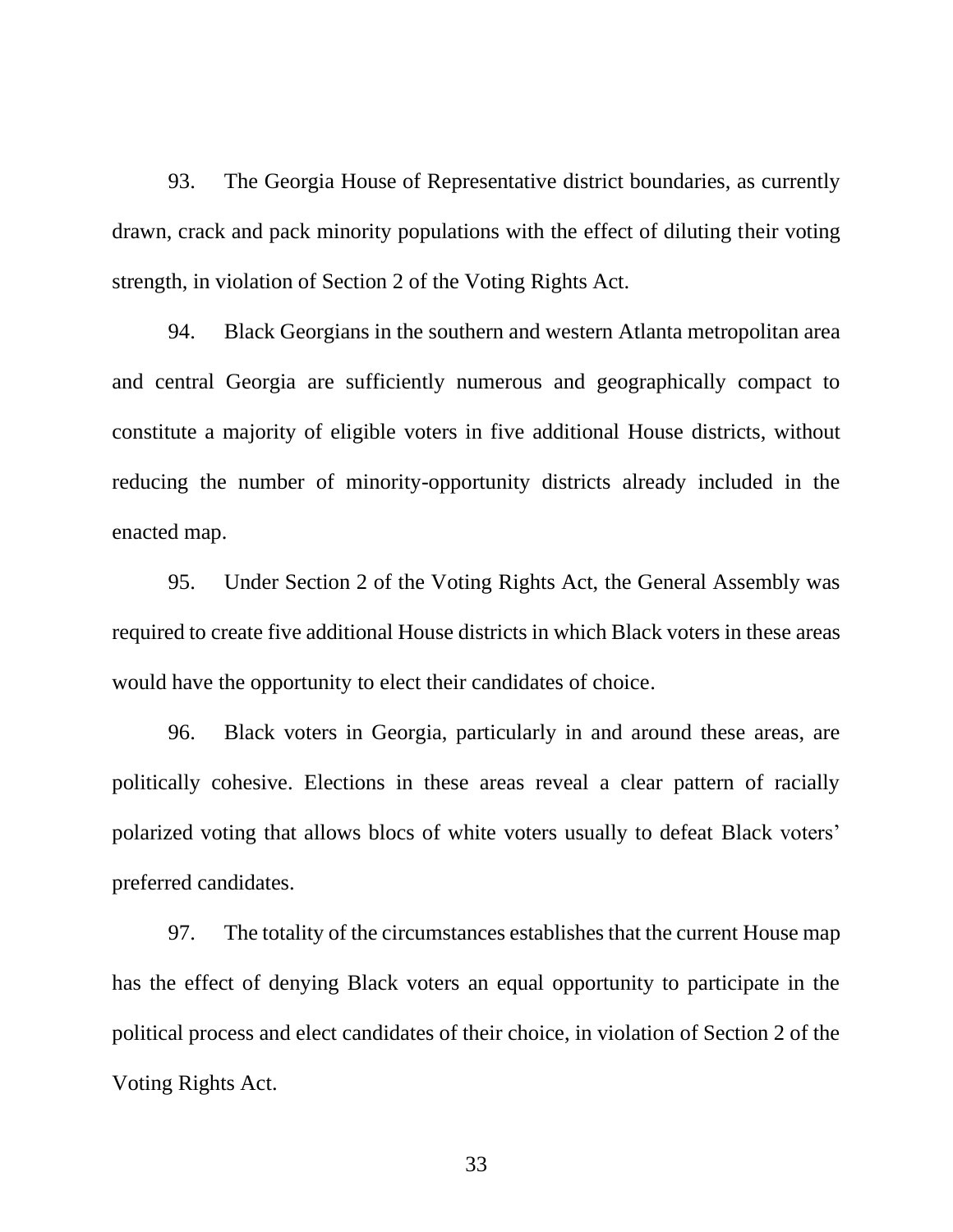98. By engaging in the acts and omissions alleged herein, Defendants have acted and continue to act to deny Plaintiffs' rights guaranteed by Section 2 of the Voting Rights Act. Defendants will continue to violate those rights absent relief granted by this Court.

#### **PRAYER FOR RELIEF**

WHEREFORE, Plaintiffs request that this Court:

A. Declare that SB 1EX and HB 1EX violate Section 2 of the Voting Rights Act;

B. Enjoin Defendants, as well as their agents and successors in office, from enforcing or giving any effect to the boundaries of the Georgia State Senate districts as drawn in SB 1EX and the boundaries of the Georgia House of Representatives districts as drawn in HB 1EX, including an injunction barring Defendants from conducting any further legislative elections under the current maps;

C. Hold hearings, consider briefing and evidence, and otherwise take actions necessary to order the adoption of a valid legislative redistricting plan that includes three additional Georgia State Senate districts and five additional Georgia House of Representatives districts in which Black voters would have opportunities to elect their preferred candidates, as required by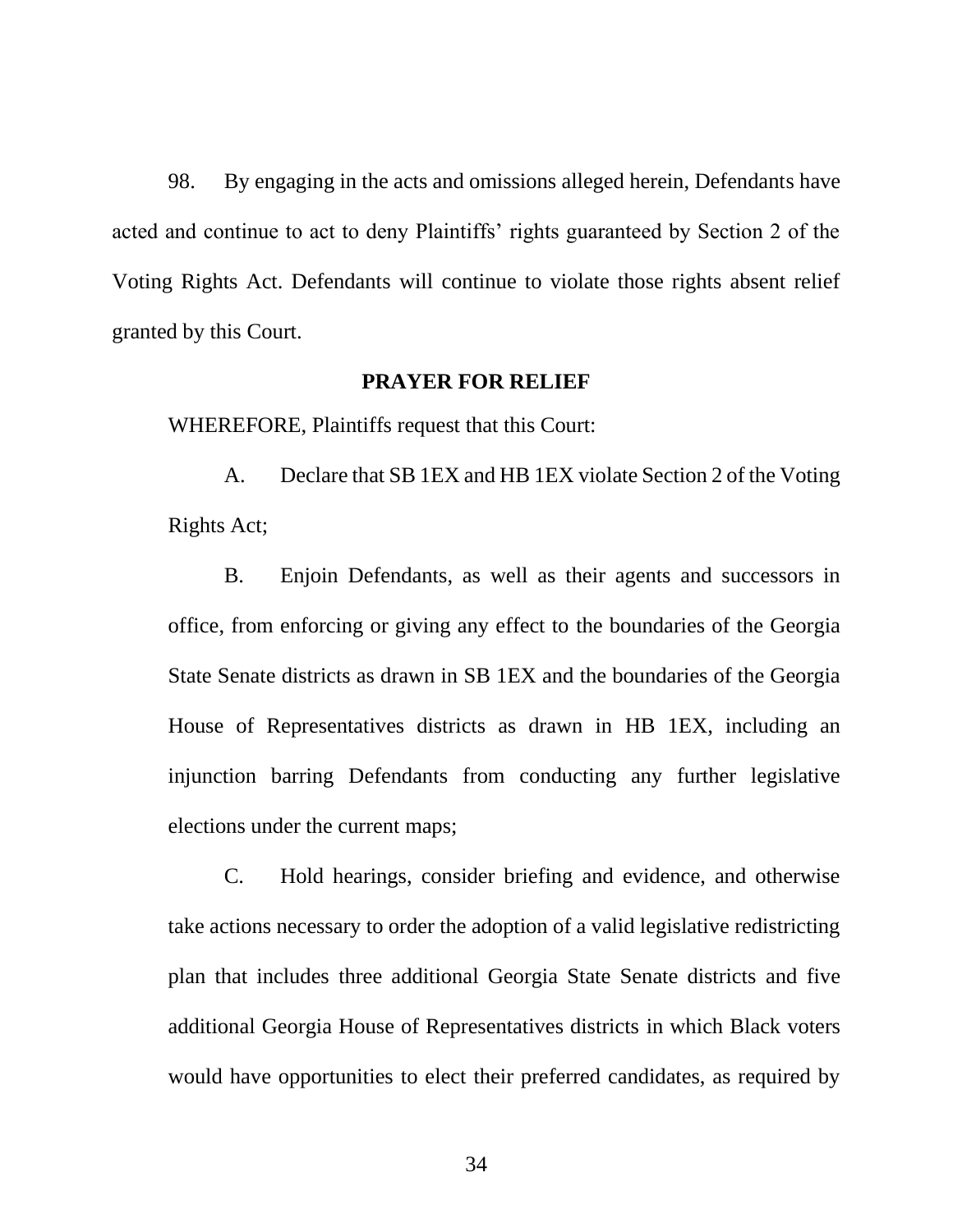Section 2 of the Voting Rights Act, without reducing the number of minorityopportunity districts currently in SB 1EX and HB 1EX;

D. Grant such other or further relief the Court deems appropriate, including but not limited to an award of Plaintiffs' attorneys' fees and reasonable costs.